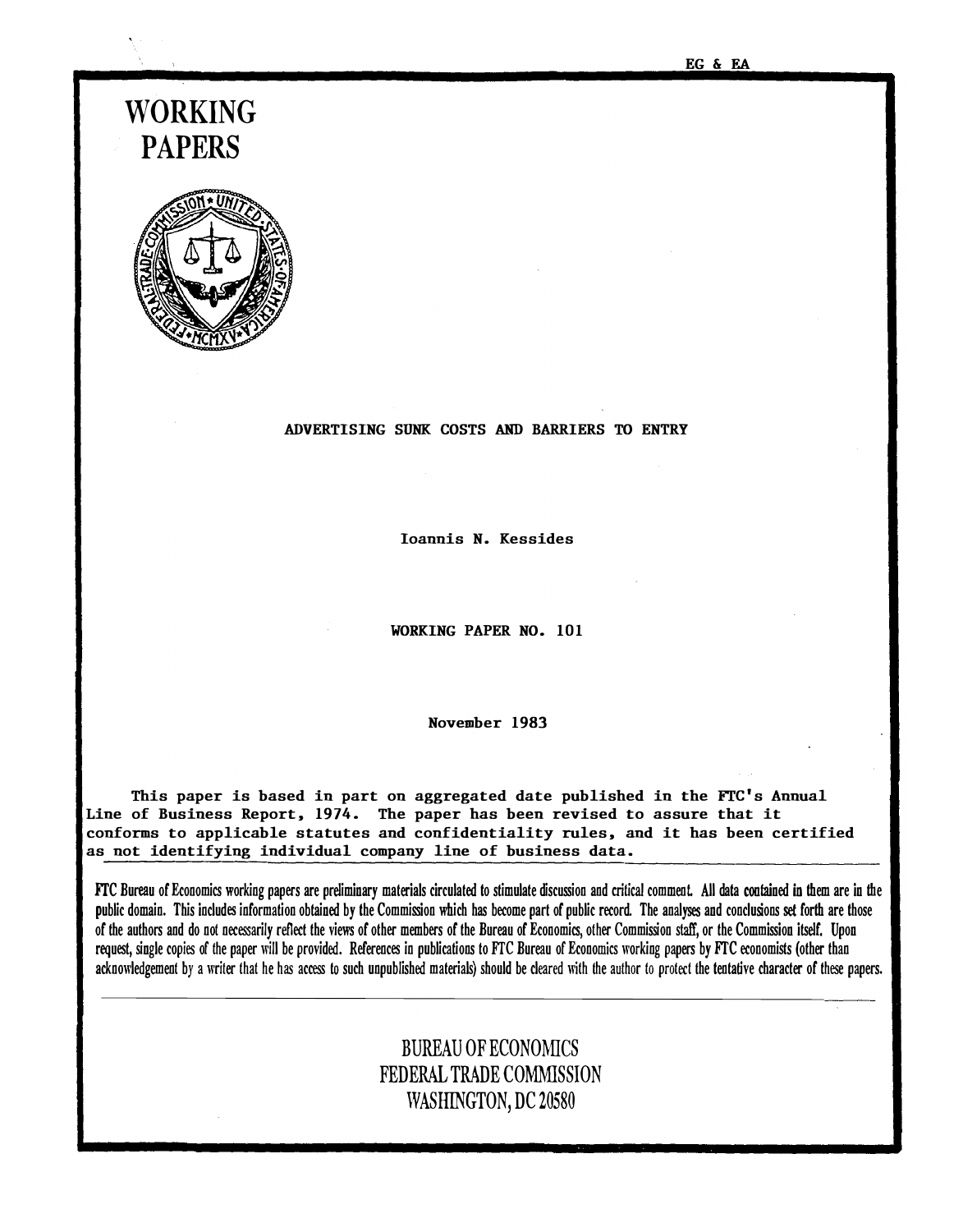#### ADVERTISING, SUNK COSTS, AND BARRIERS TO ENTRY

Ioannis N. Kessides Consultant, Line of Business Program Federal Trade Commission and Department of Economics Princeton University

The representations and conclusions presented herein are those of the author and have not been adopted in whole or in part by the Federal Trade Commission or its Bureau of Economics. With respect to Line of Business data, only publicly available industry aggregates were utilized in this paper.

I am indebted to my thesis advisor, Robert Willig, for his inspiring professional standard and for providing many of the ideas of this paper. I am also grateful to Gregory Chow, Stephen Goldfeld and Bill Long for their helpful comments, to George Pascoe for excellent technical assistance and to the members of the Line of Business Program for a very stimulating working environment.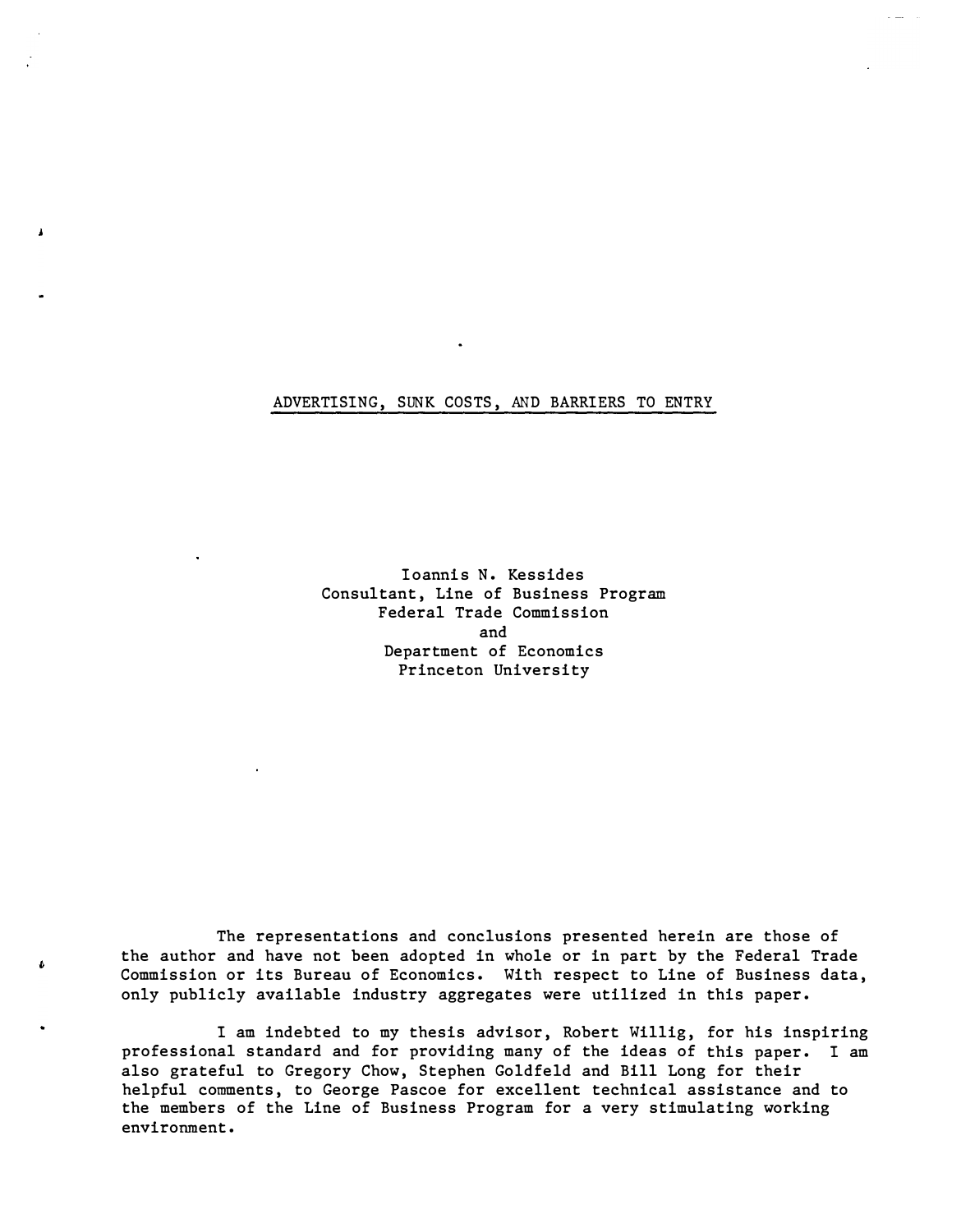$\mathcal{L}^{\text{max}}_{\text{max}}$ 

 $\hat{\vec{r}}$ 

 $\label{eq:2.1} \begin{split} \mathcal{L}_{\text{max}}(\mathbf{r}) = \mathcal{L}_{\text{max}}(\mathbf{r}) \mathcal{L}_{\text{max}}(\mathbf{r}) \,, \end{split}$ 

 $\Delta \mu^2 \sim 10^{-1}$ 

 $\frac{1}{2}$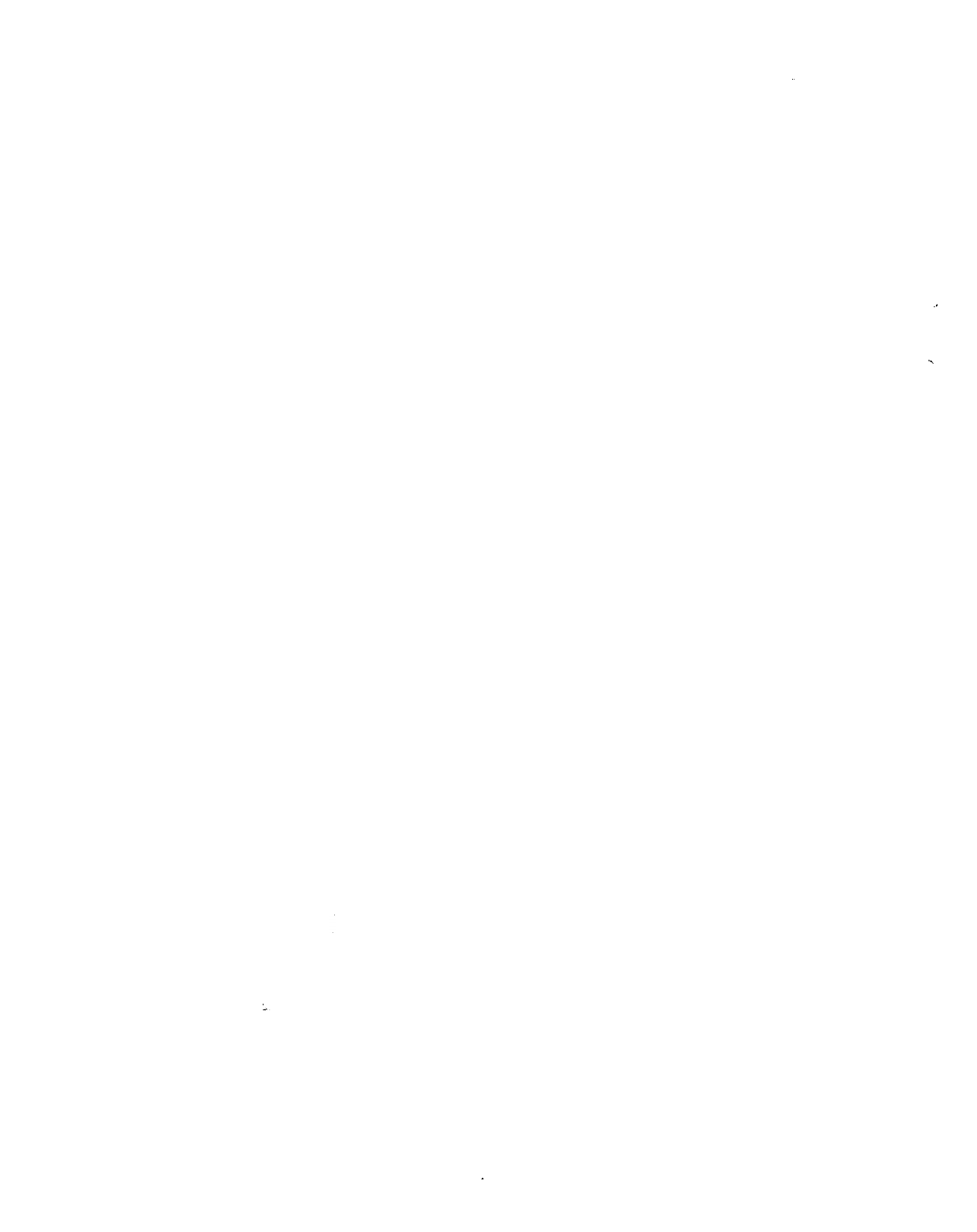#### I. Introduction

•

The present analysis is designed to test hypotheses about the entrydeterring effects of advertising in the context of a simple model of entry behavior. Despite the considerable attention this question has received in the industrial organization literature, we note the lack of consensus and a continuing controversy. We attribute this, at least partly, to the absence of an underlying theoretical structure with sufficient empirical content. A formal selection among competing hypotheses requires such structure and this paper will attempt to provide it, albeit in a simplified form.

The original impetus for work in this area stemmed from the suspicion that advertising and competition are incompatible. More specifically, the proposition was advanced that high levels of advertising lead to increased monopoly power and ultimately to sustained supra-normal profits.<sup>1</sup> This proposition was based on the theoretical arguments that advertising erects barriers to entry because: (a) it lowers the cross-price elasticity of demand between brands by enhancing consumer brand loyalty, and therefore renders more difficult any attempt by new entrants to induce brand switching, and (b) it is subject to economies of scale, making small scale entry inefficient while large scale entry would significantly depress price and perhaps induce a retaliatory response from the incumbents.<sup>2</sup>

The claim that advertising creates entry barriers received support largely from an indirect test. A number of empirical studies reported a significantly positive coefficient in an equation explaining profitability.<sup>3</sup> However, there is some controversy about the appropriate interpretation of the observed positive correlation in the cross-section and whether such correlation would persist once the investment-like characteristics of advertising were taken into account.<sup>4</sup>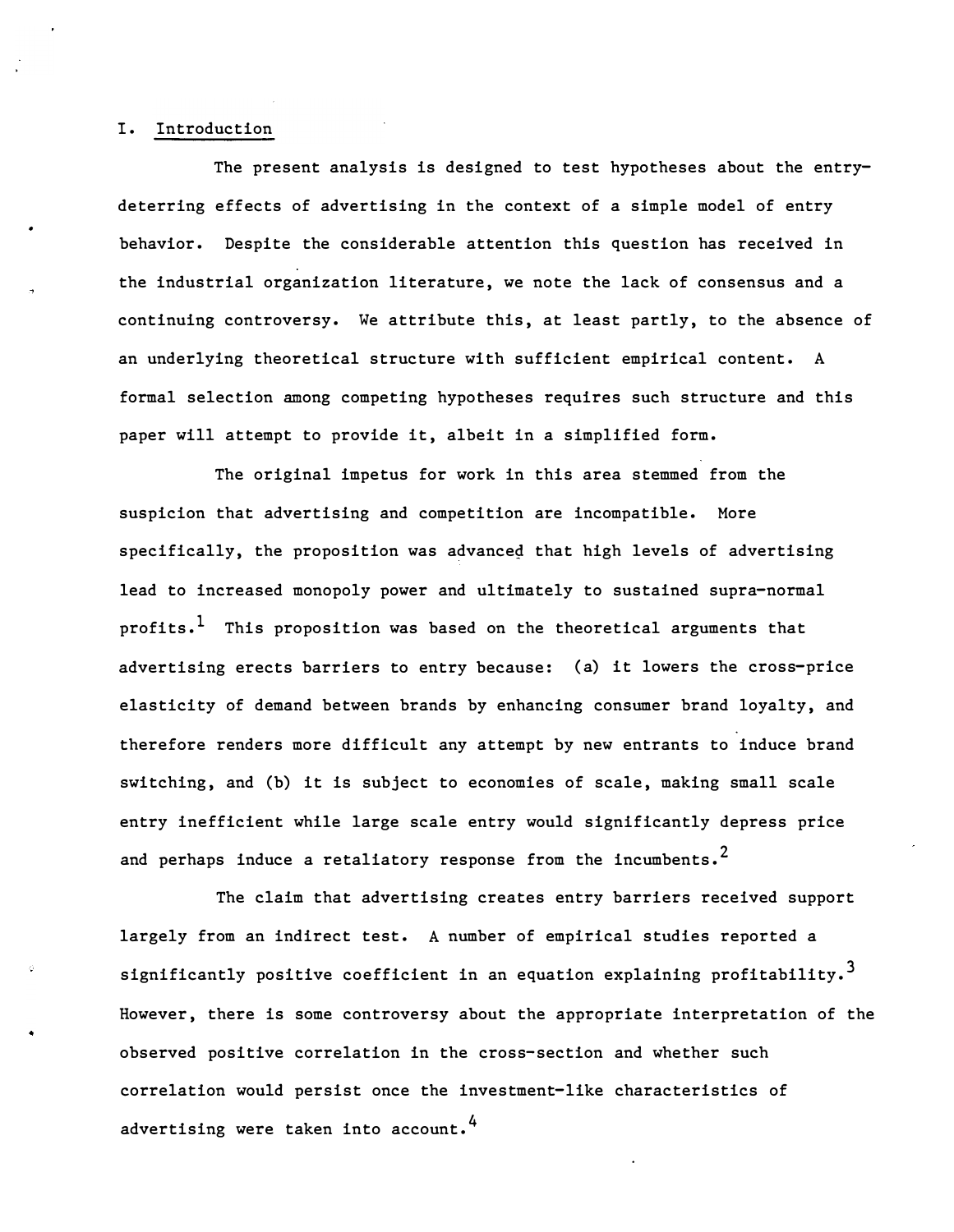A contrary hypothesis was later proposed according to which advertising not only does not lead to monopoly power but actually promotes competition. 5 This alternative model maintains that advertising, by providing information about the existence of alternative products and their pricequality characteristics, reduces the search costs faced by consumers, thereby decreasing their loyalty and inertia. Some support is provided for this view by the empirical finding that the prices for selected consumer products (e.g. eyeglasses) are lower in states where their advertising is permitted than where it is prohibited.

This paper attempts to clarify the mechanism through which advertising affects entry. We construct a model of entry behavior which isolates three separate effects of advertising: the effect on the measured rates of profit, the effect on the irreversible costs of entry, and the effect on the risk of entry as perceived by potential entrants.

A key point of our analysis is the high degree of sunkness characterizing investments in advertising. The need to sink money into advertising imposes an asymmetry between the incremental cost and incremental risk faced by a potential entrant and those faced by the incumbent firms. <sup>b</sup> This asymmetry can be further exploited by the incumbents through strategic commitments in advertising to deter entry.

Of critical importance, too, is how the observed advertising intensity in a given market affects the entrant's perceived likelihood of successful penetration of that market. Thus, we present the main arguments put forth by the two major schools of thought concerning the relationship between advertising and competition and examine their implications for our somewhat narrower question of how advertising affects the risk of entry.<sup>7</sup>

 $- 2 -$ 

 $\alpha$  , and the second contribution of the second contribution  $\alpha$  . The second contribution of the second contribution of the second contribution of the second contribution of the second contribution of the second contri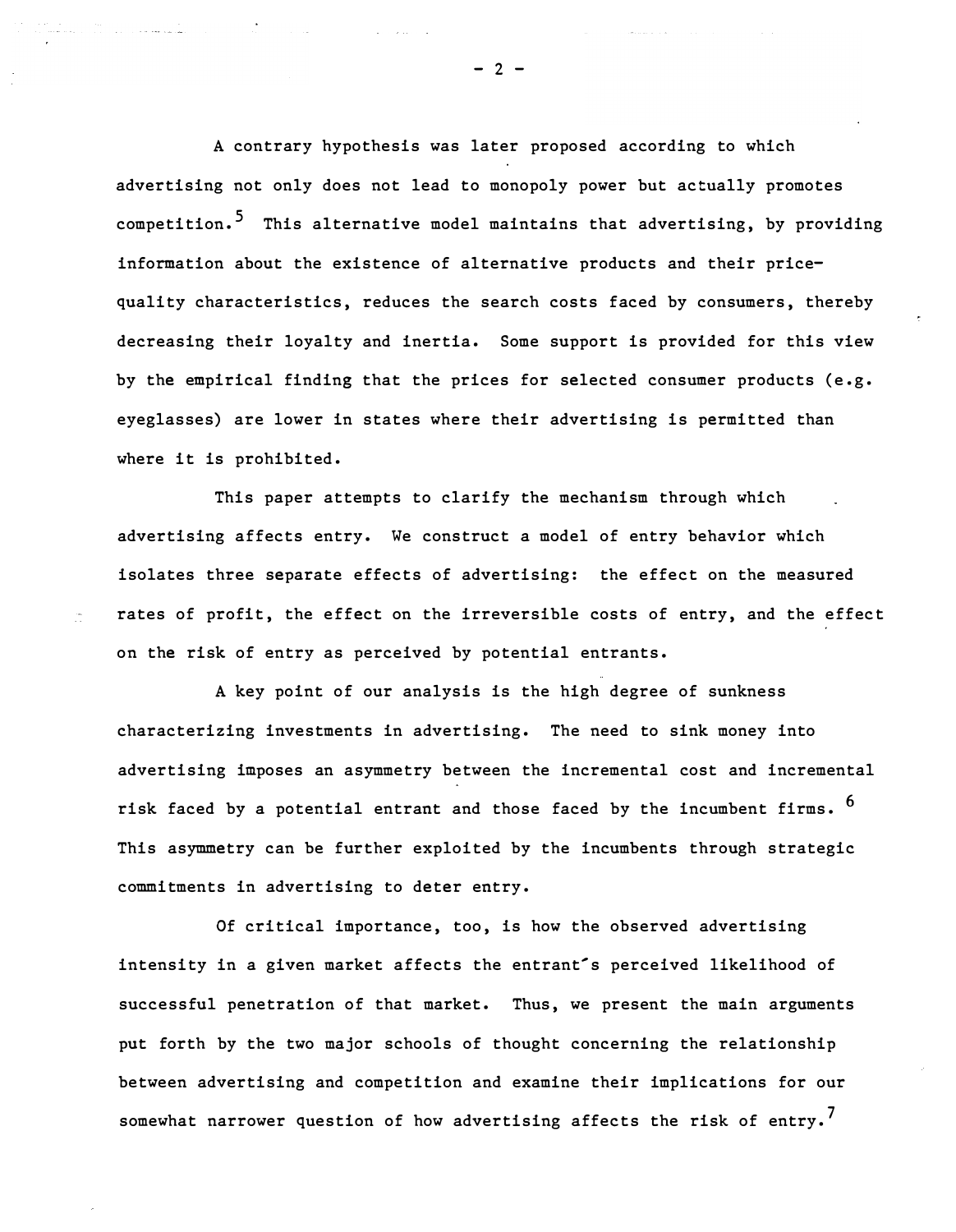II. The Model

The present analysis of the entry process is based on a set of strong assumptions. However, when compared to the more sophisticated analytic models available,  $8$  it has the compensating advantages that: i) it is amenable to an operational specification, ii) it highlights the critical effect of sunk costs, which have been viewed recently as the principle barrier to entry,  $^9$  and iii) it permits the test of hypotheses concerning the threat of retaliatory responses by the incumbents as perceived by the potential entrant.

The model deals with an industry in which  $n$  -l firms have entered since time zero. The focus is on the entry decision of the n<sub>a</sub>th prospective entrant. If the entrant acts on the assumption that the incumbents will maintain their output and if there is no growth in demand for the industry's product, then the price the  $n_a$ th entrant should expect will be given by:

$$
p_e = p(Q_o + Q_e + \tilde{q}_e) \approx p(Q_o) + (Q_e + \tilde{q}_e) \cdot \frac{\partial p}{\partial q}|_{q = Q_o}
$$
 (II.1)

$$
= p_0 \left[ 1 - \frac{Q_e + q_e}{Q_o} \epsilon \right] = p_0 \left[ 1 - n_e \frac{q_e}{Q_o} \epsilon \right]
$$

 $\boldsymbol{Q}_{_{\mathbf{\mathbf{\mathbf{e}}}}}$  is the output supplied by the  $\boldsymbol{\mathsf{n}}$  -l firms which entered since time zero,  $\epsilon = -\frac{Q_o}{P_o} \frac{\partial p}{\partial q} \Big|_{q=Q_o}$ ,  $Q_o$  is the pre-entry industry output,  $\tilde{q}_e$  is the output of the  $n_e$ th entrant, and  $q_e/Q_o$  is the mean scale of entry to be defined later. Equation (II.1) indicates that the amount by which price falls following entry depends on the excess of the post-entry over the preentry output and the relevant elasticity of demand.

Let us assume now that the  $n_{\rm e}$ th entrant anticipates a growth in demand given by g, i.e.

$$
q = (1+g) \cdot f(p) \tag{II.2}
$$

where  $Q_o = f(p_o)$  represents the demand for the industry's product at  $t = 0$ . Then it is easy to calculate the price change  $\Delta p$  due to the additional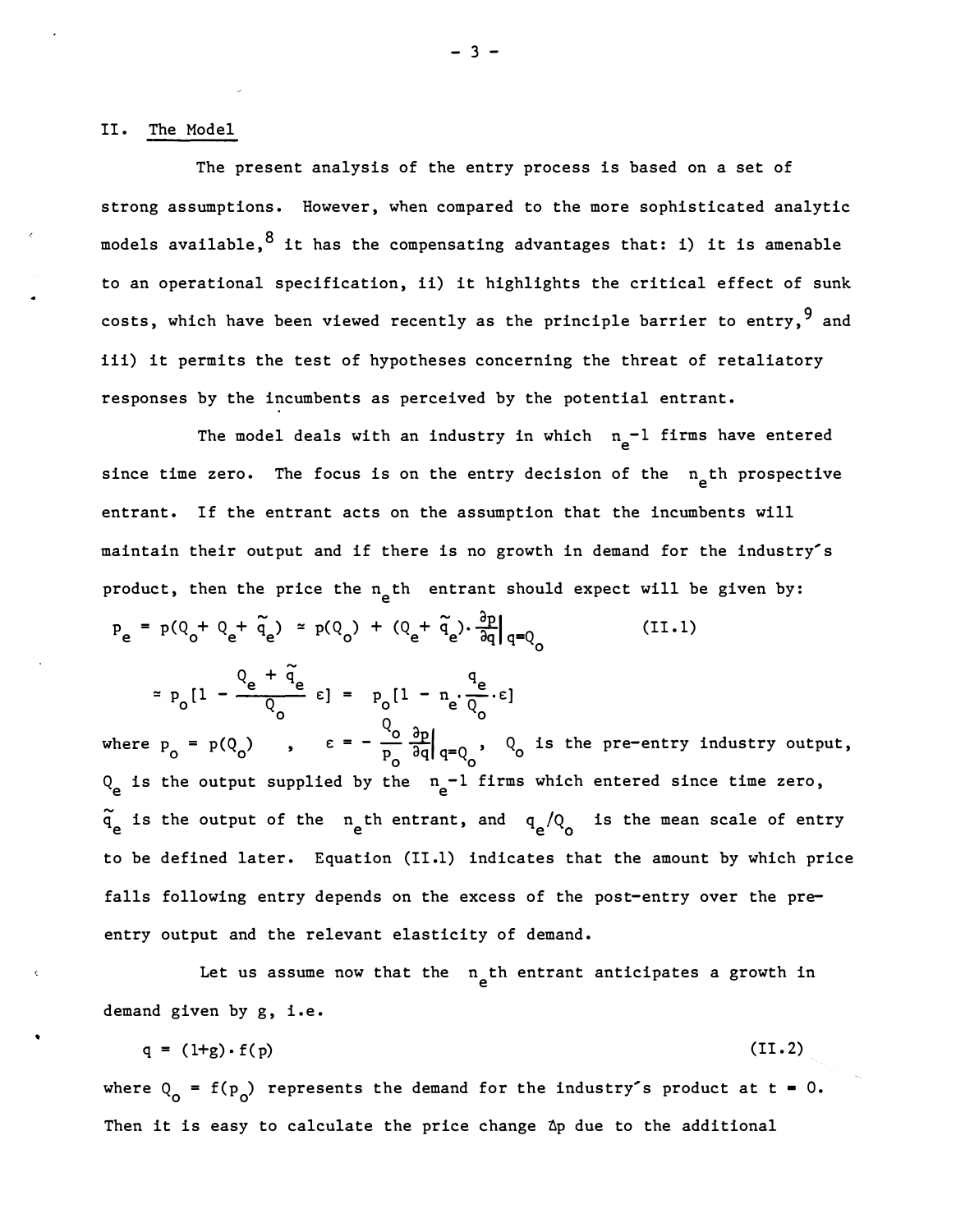output  $\Delta q$  supplied to the market:

$$
\Delta q = q - Q_0 = (1+g) \cdot f(p) - f(p_0) = (1+g) \cdot [f(p_0) + \Delta p \frac{\partial f}{\partial p}|_{p=p_0}] - Q_0
$$
\n
$$
\Delta p = \frac{\Delta q - g \cdot Q_0}{(1+g) \cdot \frac{\partial f}{\partial p}|_{p=p_0}} = p_0 \cdot \frac{n_e \cdot \frac{q_e}{Q_0} - g}{(1+g) \cdot (-\epsilon_p)}
$$
\n(II.3)

 $\label{eq:1} \mathcal{L}(\mathbf{z}) = \mathcal{L}(\mathbf{z},\mathbf{z}) = \mathcal{L}(\mathbf{z},\mathbf{z}) = \mathcal{L}(\mathbf{z},\mathbf{z}) = \mathcal{L}(\mathbf{z},\mathbf{z}) = \mathcal{L}(\mathbf{z},\mathbf{z}) = \mathcal{L}(\mathbf{z},\mathbf{z})$ 

where  $\varepsilon_n = -\frac{P_o}{O} \cdot \frac{\partial f}{\partial P} \Big|_{P} = n$  is the price elasticity of demand for the p Q ap p=p<sub>o</sub> industry's product.

follows:  $n_e \cdot \frac{q_e}{Q} - (g - \tilde{g})$ We proceed further by relaxing the assumption that the incumbents maintain their pre-entry output. If we assume that the incumbents will expand by  $\tilde{g}$  (on a percentage basis), then the expression in (II.3) is modified as  $\Delta p = p_0 \cdot \frac{Q_0}{(1+g) \cdot (-\epsilon_p)}.$  (II.4)

The price the  $\mathfrak{n}_{\rm e}$ th entrant should expect is therefore given by:

$$
p_e = p_o \cdot [1 - \frac{n_e \cdot \frac{q_e}{Q_o} - (g - \tilde{g})}{(1 + g) \cdot \varepsilon_p} ].
$$
 (II.5)

The expected profit of the  $n_{\rm e}$ th entrant will be given by: $^{10}$ 

$$
E(\Pi_{e}) = \alpha \{p_{o} \cdot [1 - \frac{n_{e} \cdot \frac{q_{e}}{Q_{o}} - (g - \tilde{g})}{(1+g) \cdot \epsilon_{p}}] - AC^{T}\} \tilde{q}_{e} \gamma
$$
(II.6)  
-  $(1 - \alpha) \cdot [(1 - S_{r}) K_{a} + (1 - S_{a}) A_{a}]$ 

where  $\alpha$  is the probability the entrant perceives of having a successful entry;  $AC<sup>T</sup>$  is the average cost of production including capital costs;  $\gamma$  =  $\int_{0}^{T} e^{-rt} dt$ , r being the discount rate and T the expected lifetime of the entrant in the industry;  $K_{\rm e}$  and  $A_{\rm e}$  are the entry investments in capital and advertising, respectively; and  $1{\texttt -S\textsc{}}_\mathsf{K}$ ,  $1{\texttt -S\textsc{}}_\mathsf{A}$  represent the unrecoverable portion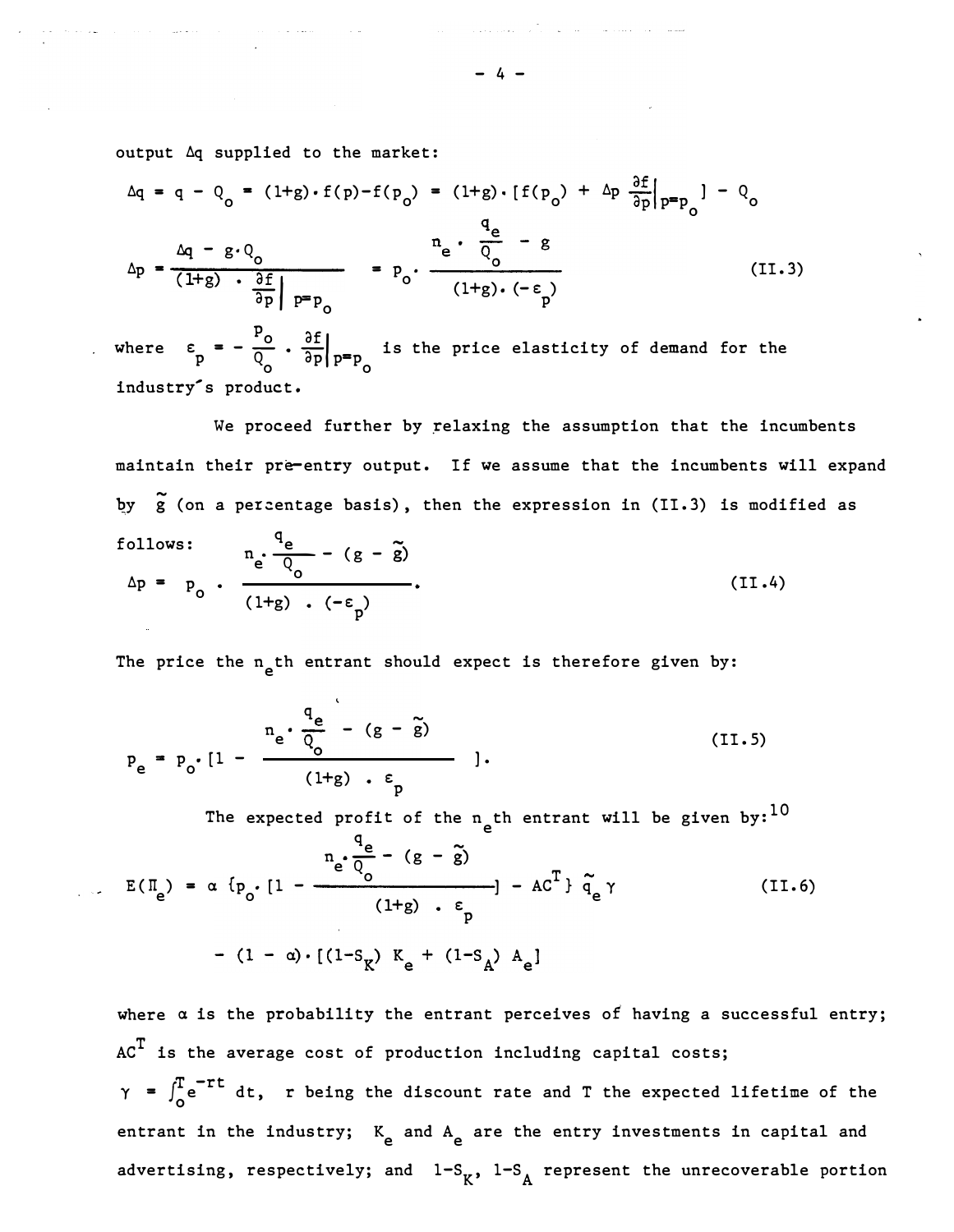of the entry investment in capital and advertising, respectively, in the event of exit.

Under the assumption that entry into a given industry continues until the expected entry profit is driven to zero, we obtain the following expression for the number of new entrants:

$$
n_e = \frac{g - \tilde{g}}{q_e / Q_o} + \frac{(1 + g) \cdot \varepsilon_p}{q_e / Q_o} n_o \cdot (1 - \frac{1}{\gamma I_o} \cdot \frac{1 - \alpha}{\alpha} [\frac{(1 - S_K) K_e + (1 - S_A) A_e}{S_e} ]
$$
 (II.7)

 $\overline{\phantom{a}}$  $\mathcal{L}_{\mathbf{0}}$  $q_e/Q_o$ T, where  $I_0 = \frac{(P_0 - AC^1) \cdot Q_0}{P \cdot Q}$  is the pre-entry price-cost margin of the  $P_{\mathsf{O}}$  – incumbents and  $S_e = P_o \cdot \tilde{q}_e$ . Note that the first term  $\frac{g - \tilde{g}}{q_o / Q_o}$  in the above equation indicates the number of new firms that could fit in the industry due to demand growth without depressing the price or capturing sales away from the incumbents. The (1+g) factor in the second term expresses the fact that, again because of growth in demand, the additional output supplied to the market will depress price at a slower rate.

#### The Effect of Advertising as a Sunk Cost

,

effect on sales and therefore has to be considered as an investment in a capital asset. For the prospective entrant, the act of entry requires the conversion of liquid assets into advertising capital which is completely nonsalvageable if the entrant is forced to exit. This need to sink money into advertising imposes an asymmetry between the incremental cost and incremental risk faced by a potential entrant and those faced by the incumbent firms (in the same manner as the need to sink money into machines).  $^{11}$ Our basic assumption here is that advertising has a long-lasting

The expected incremental cost facing the new entrant includes  $(1-S_A)$ .A<sub>e</sub>, the sunk portion of the investment in advertising. For the incumbents, however, the sunk costs are mostly bygone, for these firms have already introduced their ex ante risky products, which by time zero are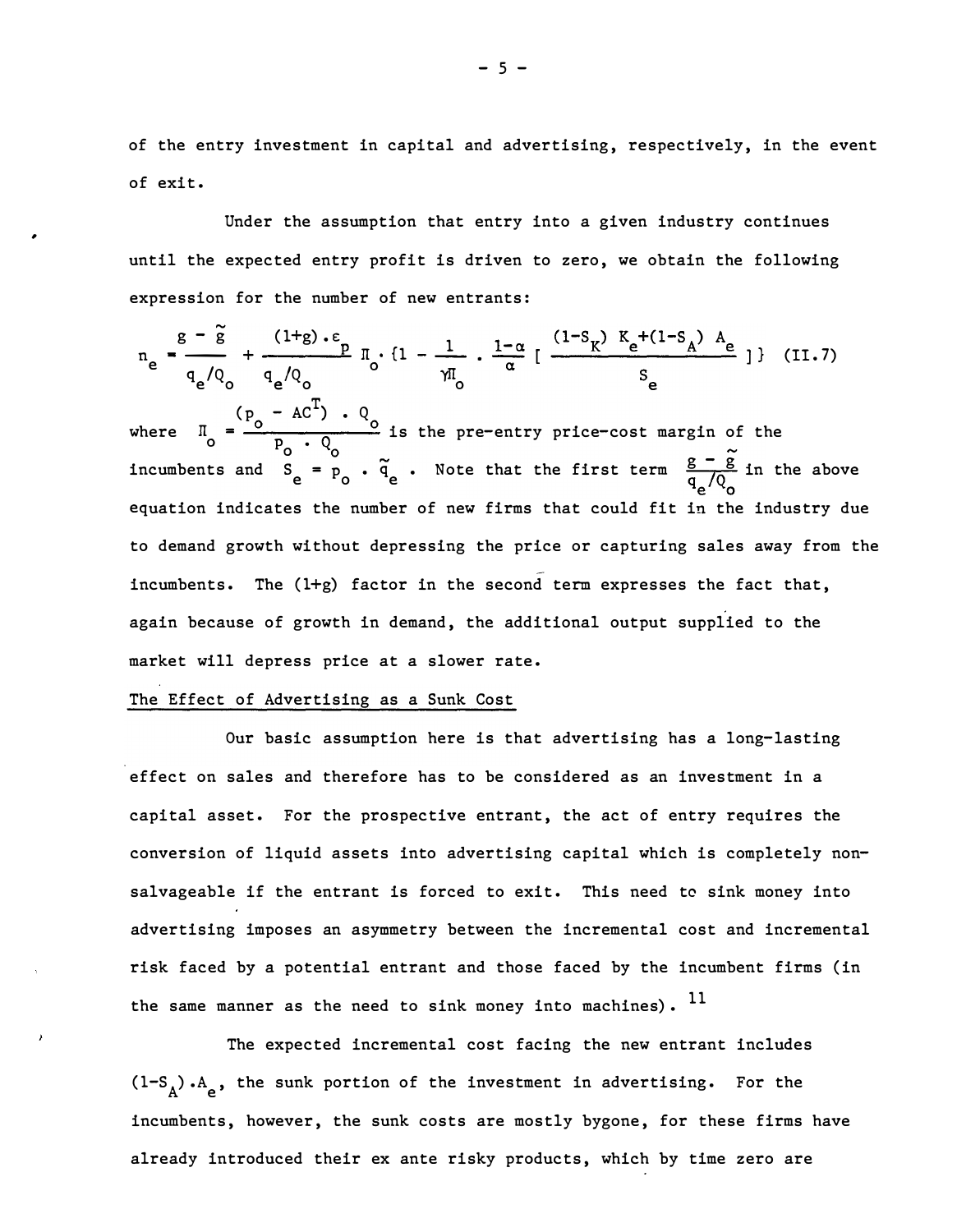largely established. While their further participation in the market is not without risks, it can be reasonably assumed nevertheless that their continued operation with established products exposes them to a smaller peril than the new entrant with an untested product and no consumer experience. In the extreme case, for an incumbent who is beyond the regime of failure (i.e.  $\alpha = 1$ ), advertising enters only in AC<sup>T</sup> and is thus a normal cost of doing business.

It is in this sense that advertising constitutes a sunk cost barrier to entry. It is important to note that economies of scale in advertising or the possibility that a new entrant might have to advertise more than the incumbents (per unit of sales) to overcome the consumer inertia are not necessary conditions for advertising to constitute an entry barrier. Even if there were no economies of scale or consumer inertia, advertising would still give rise to an entry barrier because of the above-mentioned asymmetry in the costs and risks to a new entrant and the incumbents. Notwithstanding this, the existence of economies of scale and consumer brand loyalty certainly would accentuate this asymmetry.

The advertising by incumbents may simply reflect profit-maximizing behavior. In such a case a sunk cost entry barrier is unintentionally erected. On the other hand, incumbents who attempt to exploit their leadership role in order to thwart entry might view advertising as an instrument of deterence.<sup>12</sup> For them, advertising represents a binding commitment which the entrant must match, conceivably making his entry unprofitable. The sunk cost effect of advertising could therefore already reflect this strategic choice.

- 6 -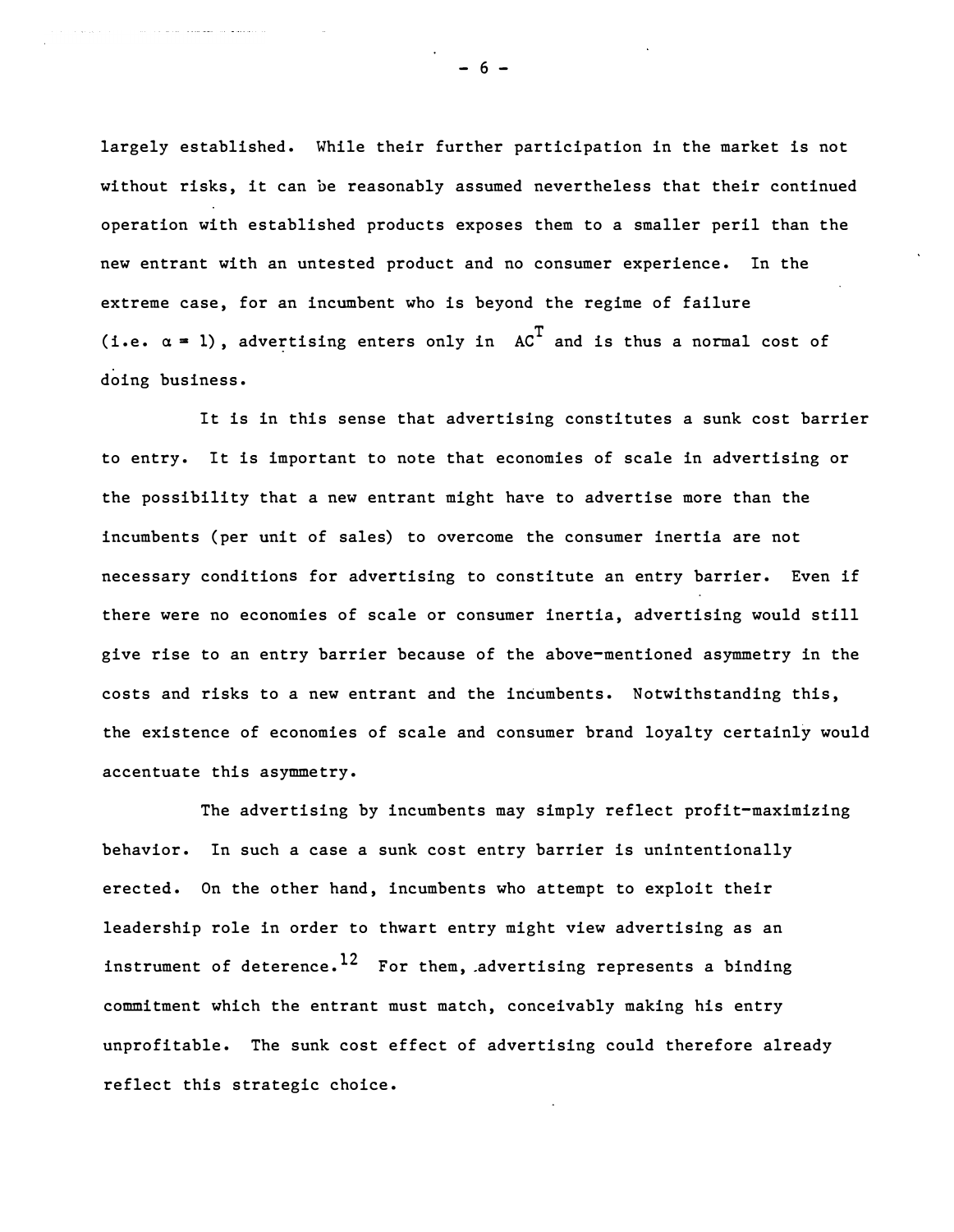#### Hypothesis 1

 $\overline{\alpha}$ 

For the potential new entrant, the required investment in advertising leads to an unrecoverable entry cost in the case of failure thus , advertising creates a sunk cost barrier to entry.

#### The Effect of Advertising on the Risk of Entry

The height of the barrier which sunk costs are hypothesized to erect depends on the risk they expose the entrant to  $-$  as the term  $\frac{1-\alpha}{\alpha}$   $\frac{(1-S_{K}) \cdot K_{e}}{K}$  $\frac{a}{a}$  .  $\frac{S_e}{a}$  $\frac{(1-S_A)\cdot A_e}{(1-S_A)^2}$  in Equation (II.7) indicates, where

 $1 - \alpha$  is the perceived relative probability of exit.

A major factor contributing to such risk is brand loyalty resulting from the experience of buyers with the established products.  $^{13}$  We must recognize that sampling normally imposes a certain cost against which the expected benefits from finding a better brand through additional search must be weighed. Such a cost gives rise to buyer inertia. It is therefore important for the entrant to assess the difficulty of altering the existing patterns of loyalty in a given market and of overcoming the associated buyer inertia.

According to the Advertising = Market Power school, advertising is an instrument of persuasion. It increases brand loyalty, reduces the perceived number of product substitutes by enhancing differentiability, and ultimately lowers the cross-price elasticity of demand. Advertising acts as a • complement to experience in reinforcing the buyers' valuation of the established brands. As the buyers' uncertainty about this valuation is reduced, their motivation to try different brands is lessened and aggregate brand switching declines. This view seems to suggest that entry into a market characterized by high levels of advertising -- where incumbents are insulated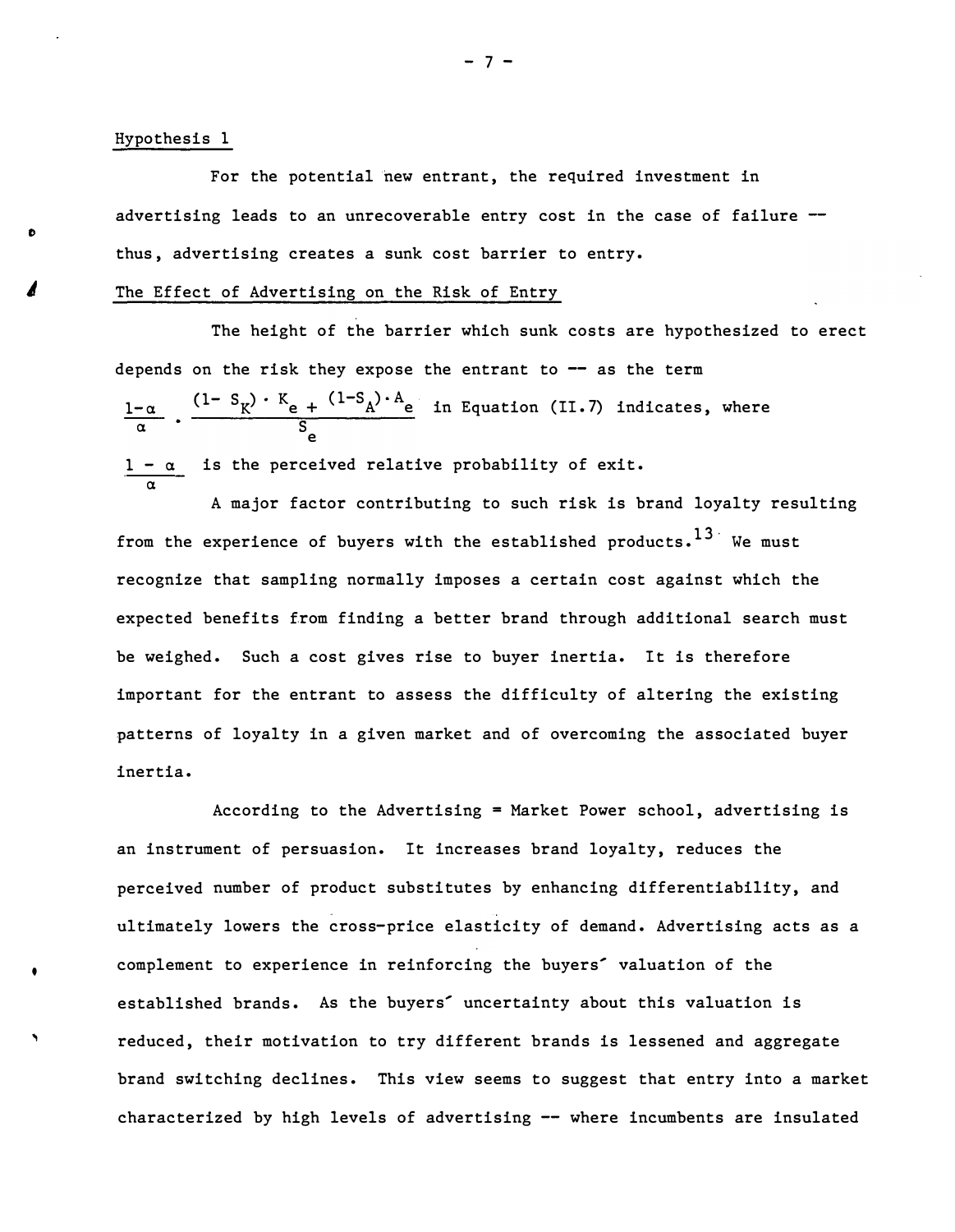from potential rivals by loyal and persuaded customers  $\leftarrow$  would pose a high degree of risk of failure for the entrant.

The Advertising = Competition school maintains that advertising is an attention getting device. It informs buyers about the attributes and prices of products, thereby reducing their search costs and decreasing their inertia. It acts as a substitute for experience and thus is a means of \ overcoming loyalty. It also adds to the perceived number of product substitutes, increases the cross-price elasticity of demand and leads to a higher incidence of brand switching. This view has opposite implications for the process of entry into an industry characterized by intense advertising, which should contain well-informed, mobile and price-sensitive buyers.

This paper is based on the premise that in an actual market, advertising includes both elements of persuasion and information. Any · monopolistic potential that might be created by enhanced product differentiation and loyalty is counterbalanced by the competitive pressure resulting from different sellers attempting to concentrate demand upon their own brands. Which of these two forces is more powerful is a question that can be answered only by looking at the empirical evidence.

Thus, we propose to formally discriminate between the two alternative hypotheses:

Hypothesis 2a (Advertising = Persuasion school)

Potential entrants perceive a greater risk of entry failure in markets with high advertising intensity:

$$
\frac{\partial}{\partial(\frac{A}{S})} \left( \frac{1-\alpha}{\alpha} \right) > 0
$$

Hypothesis 2b (Advertising = Information school)

Potential entrants perceive a greater likelihood of success in markets where advertising is important:

- 8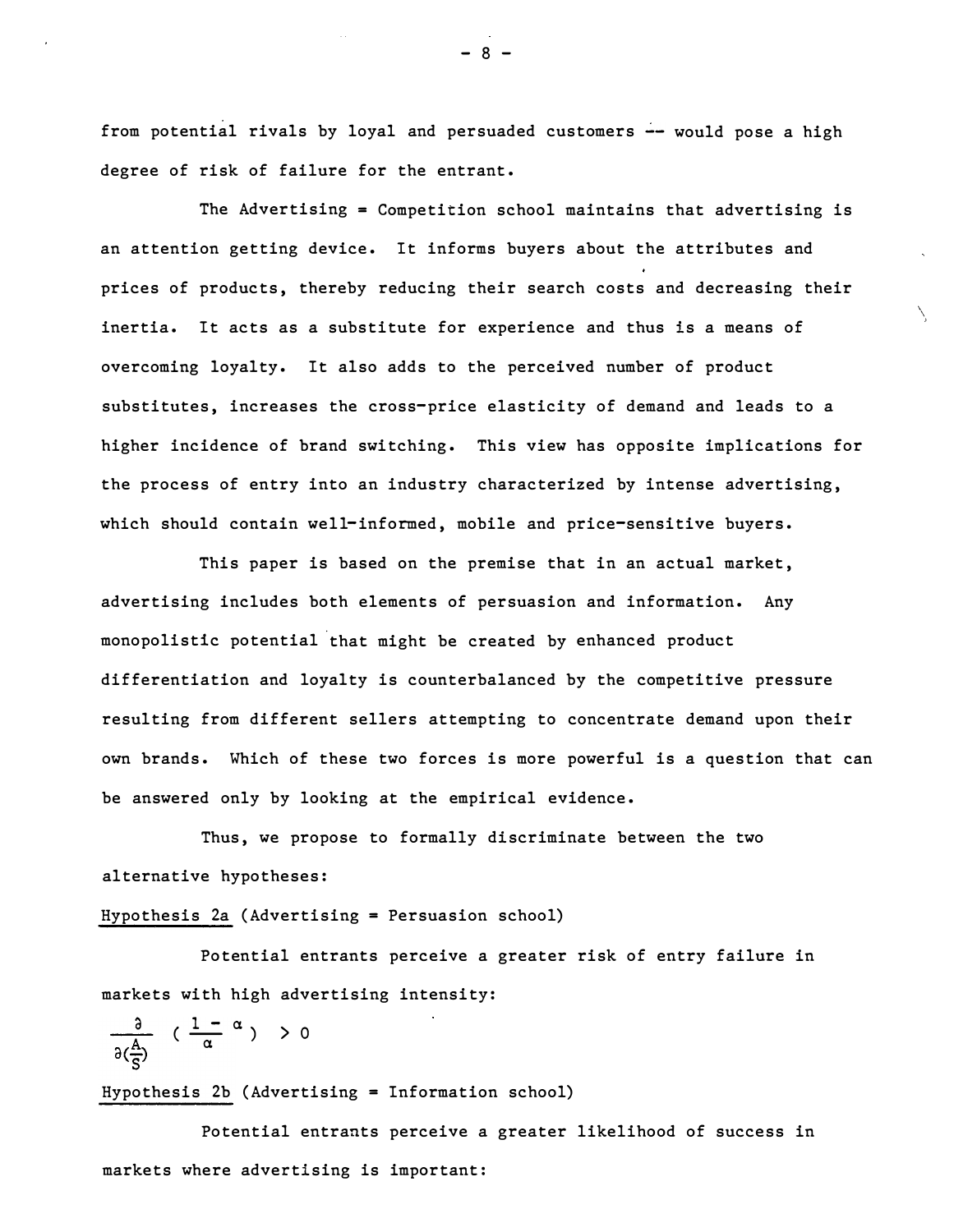$$
\frac{\partial}{\partial(\frac{A}{S})} \qquad (\frac{1-\alpha}{\alpha}) < 0
$$

where  $\frac{A}{S}$  is the advertising intensity (advertising-to-sales ratio) in a given market.

#### III. Data and Measurement Problems

Our sample consists of all the 4-digit U. S. manufacturing industries which experienced net entry between the census years 1972 and 1977. There were 266 such industries.<sup>14</sup>

The Appendix provides the definitions and sources of the variables used in this paper. We restrict our attention below to those variables which entail measurement and definitional difficulties.

#### Price-Cost Margin

The theory underlying this model suggests that the pre-entry pricecost margin of the incumbents is a pertinent variable in an equation explaining entry. We modify the traditional measure of this variable (valueadded minus payroll divided by sales) commonly employed as a proxy for profitability in inter-industry studies by taking into account capital costs. These costs include both depreciation and the opportunity cost of capital. In addition, in this corrected measure of the margin, advertising expenditures are capitalized rather than treated as current expenses.

The corrected definition of the price-cost margin for the ith 4-digit industry is therefore given by:  $^{15}$ 

$$
\Pi_{0}^{i} = \frac{VA_{0}^{i} - W_{0}^{i} - (r + \lambda_{M}^{i}) \cdot M_{0}^{i} - (r + \lambda_{B}^{i}) \cdot B_{0}^{i} - (r + \lambda_{A}) \cdot A_{0}^{i}}{s_{0}^{i}}
$$
\n
$$
i = 1, ..., 266
$$

and advertising;  $M_0^1$ ,  $B_0^1$  = fixed depreciable assets in the form of machines capital;  $\lambda_M^{\textbf{i}}, \lambda_M^{\textbf{i}}$ ,  $\lambda_A$  = the annual depreciation rates for machines, buildings, where VA<sup>1</sup> = value added;  $W_0^1$  = payroll; r = opportunity cost of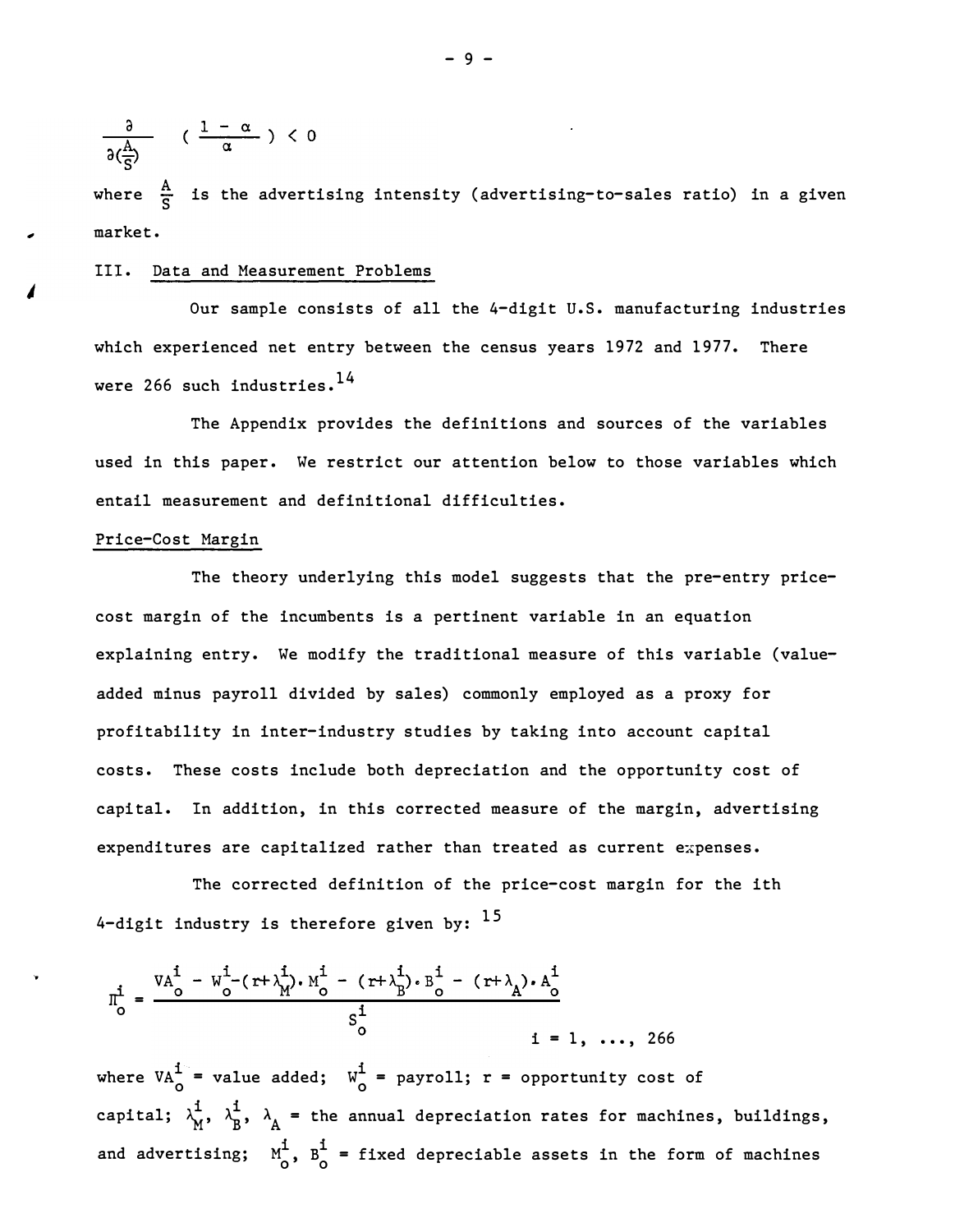and buildings;  $A_0^i$  = advertising expenditures; and  $S_0^i$  = industry sales. Sunk Costs

If exit occurs after an asset depreciates by k%, then the unrecoverable portion of the original investment in that asset equals at most 1-k%. The k% that has depreciated is already captured in  $\text{AC}^\text{T}$  and is a normal cost of doing business (borne also by the incumbents). The remaining 1-k%, however, will have to undergo resale, which will produce a sunk cost not faced by the incumbents who are assumed to continue their operations. Thus the expressions:

> $SUM_e^i = M_o^i$ . MES $_e^i$ .  $(1-\lambda_M^i)$ SUB<sub>e</sub> = B<sub>o</sub> . MES<sub>e</sub> .  $(1-\lambda_{\text{B}}^{\text{i}})$  $SUA_{e}^{\mathbf{i}} = A_{o}^{\mathbf{i}}$ . MES<sub>e</sub><sup>i</sup> (1- $\lambda_{A}$ )

provide a measure of the portion of the original investment in machines, buildings, and advertising, respectively, that might be unrecoverable in the event of exit.  $^{16}$  It is assumed here that entry occurs at a scale MES<sub>e</sub> and that the capital-to-sales and advertising-to-sales ratios are the same for the new entrants and the incumbents. It is also important to recognize that SUM<sub>p</sub> and SUB<sub>e</sub> overestimate the true sunk costs, since they do not account for the actual resale or internal fungibility of the respective assets. However, SUA<sub>o</sub> should be very close to the true sunk cost of advertising.

Thus, the rate of depreciation has a dual effect: a higher such rate signifies a larger  $AC<sup>T</sup>$  - a greater cost of doing business in an industry; at the same time, however, the higher this rate, the lower the sunk costs in the event of exit –- the lower  $(1-S_K)$  . K<sub>e</sub> and  $(1-S_A)$  . A<sub>e</sub> will be.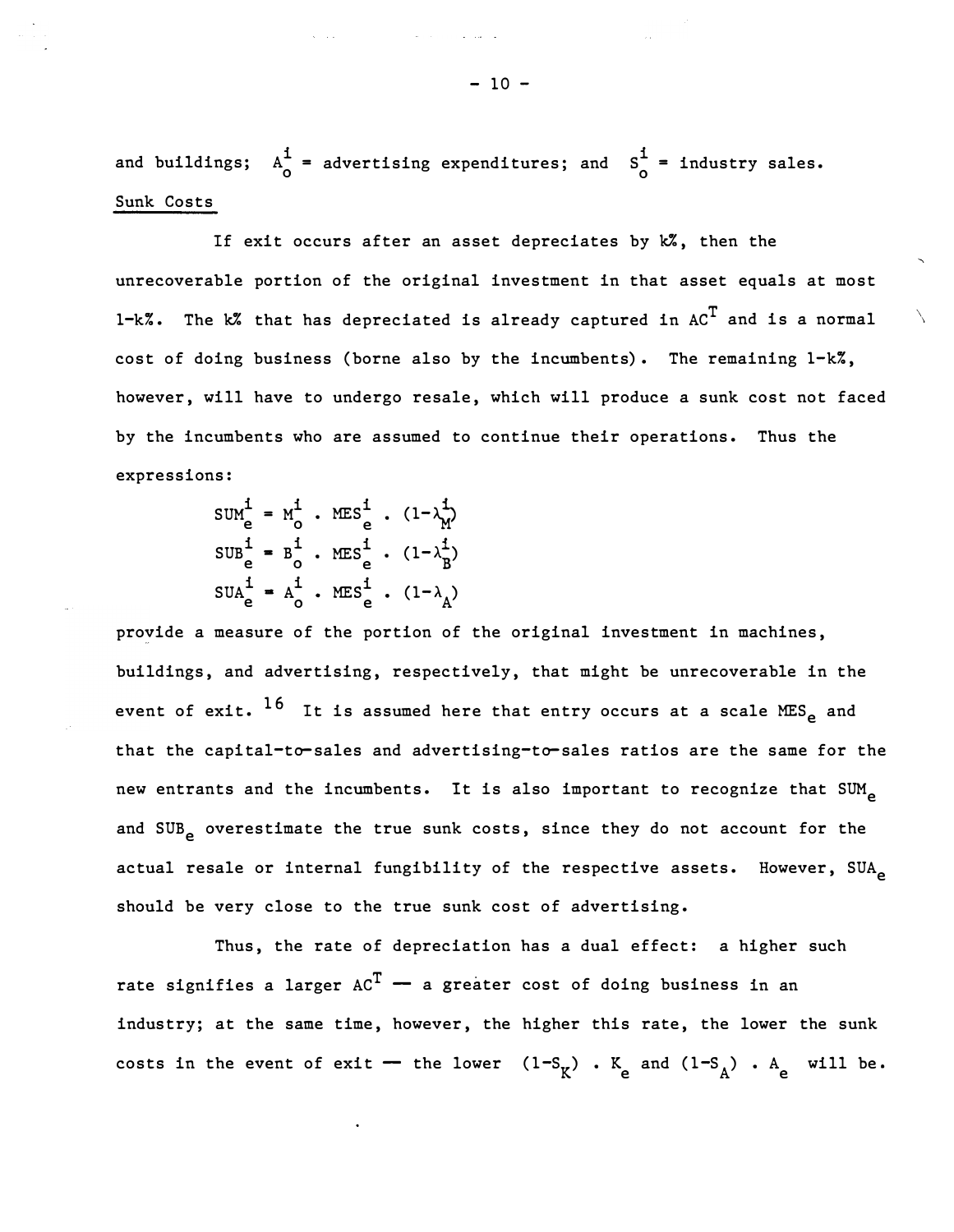#### Scale of Entry

We construct a proxy for the scale of entry,  $MES_{\alpha}$ , in each industry using the available distribution of plants within the industry according to employment size. Let  $n_i$  and  $S_i$  denote the number of plants and total sales of the jth size group, respectively. Also, let m denote the number of group sizes within the industry. Then we use as our proxy the following measure:

 $\overline{\overline{\mathfrak{n}}_{\mathfrak{a}}}$  $MES_e = S_e/S$  $\begin{array}{ccc} 0 & & & & S_1 \\ 1 & m & - & & & - \end{array}$ where  $S_e = \frac{1}{m} \int_{\frac{1}{2}}^{m} \overline{S}_j$ ,  $\overline{S}_j = \frac{J}{n}$  and  $S_o = \sum_{j=1}^{m}$ J  $e = \frac{1}{m} \int_{\frac{1}{2}}^{\frac{m}{2}} 1 \overline{S}_j$ ,  $\overline{S}_j = \frac{1}{n_j}$  and  $S_o = \int_{\frac{m}{2}}^{\frac{m}{2}} S_j$ . J Our measure is therefore the simple average of the representative plants of each size group. <sup>17</sup>

#### Entry

The constraints imposed by the availability of data permit only a measure of net entry between the census years:

$$
n_e^i = N_{77}^i - N_{72}^i
$$

respectively. Such a measure does not capture such factors as entry and where  $\texttt{N}^{\texttt{i}}$  is the number of firms in the ith industry in 1977 and 1972, subsequent exit within the inter-census interval nor does it capture entry by acquisition or vertical integration.  $18$  However, our estimates will not be affected if we assume that these factors are small in comparison or proportional to net entry, or simply random with respect to the right-hand side variables in our equation.

#### IV. Specification and Estimation

This is a single equation model relating the rate of entry  $n_{\rho}$  in a given industry to its structural and conduct characteristics. The underlying theory of the model suggests that the pertinent variables explaining entry are:  $I_{\text{o}}$ , the pre-entry margin of the incumbents;  $MES_{\text{e}} = \frac{q_{\text{e}}}{Q_{\text{o}}}$ , the scale of entry;  $\varepsilon_{\text{p}}^{\text{}}$  , the price-elasticity of demand; g and  $\stackrel{\sim}{\text{g}}$ , the rates of growth in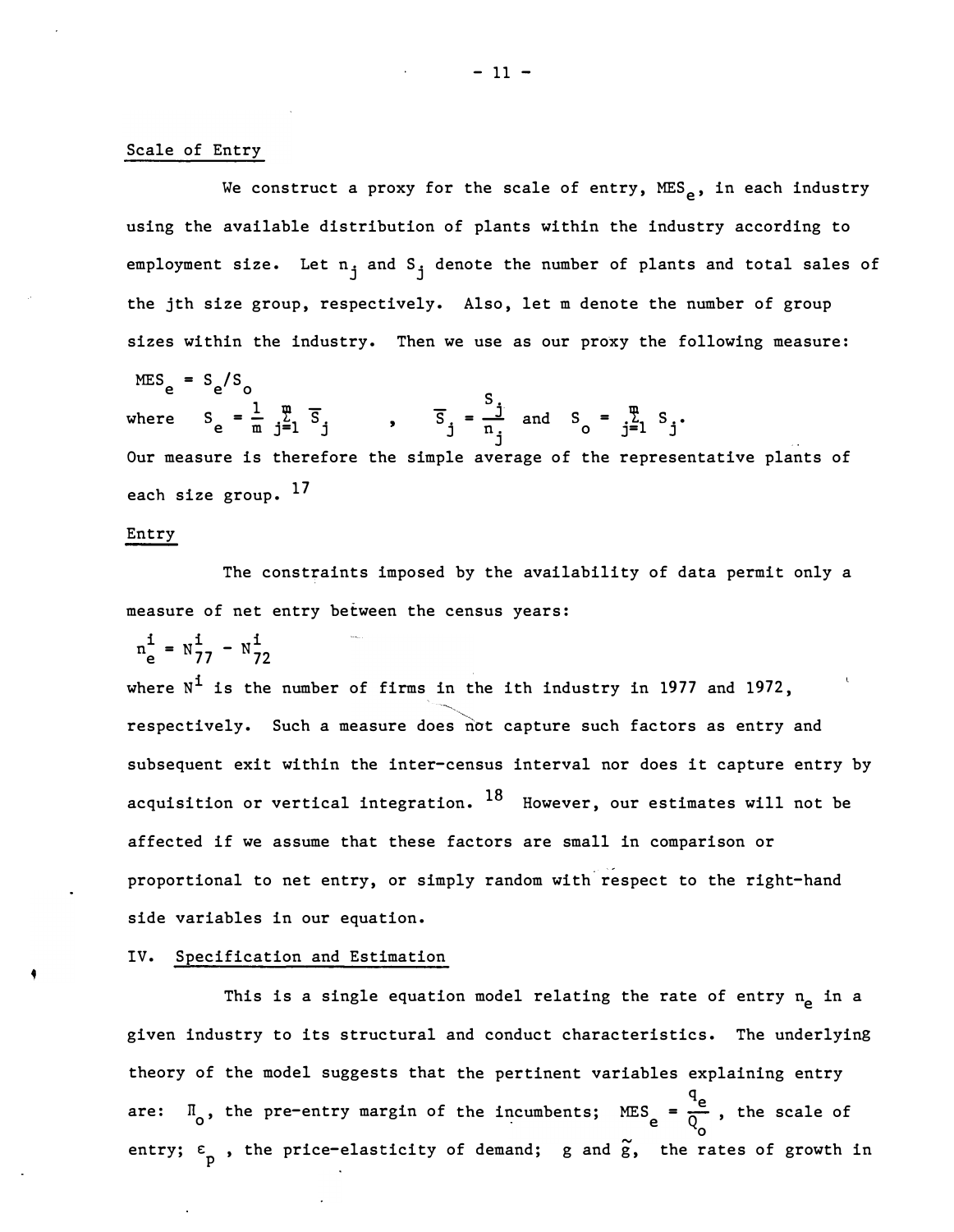demand for the industry's product and expected expansion by the incumbents, respectively;  $\frac{1-\alpha}{\alpha}$ , the perceived relative probability of failure; and  $SU_{e} = (1-S_{K}) \cdot \frac{K_{e}}{S_{e}} + (1-S_{A}) \cdot \frac{A_{e}}{S_{e}}$ , the unrecoverable portion of the original -- investment in the event of exit (sunk cost).

The structural characteristics of the model imply that crossindustry inference is appropriate. We therefore propose a cross-sectional test of our model. Our·hypotheses will be formulated in two forms. The first form will be a set of parametric restrictions testing the effects of  $\mathbb{I}_{\overline{O}}$ , MES<sub>e</sub>,  $\epsilon_{\overline{p}}$ , g and  $\widetilde{g}$ . The second form will consist of the explicit parametrization of sunk costs SU<sub>e</sub> and the risk of entry  $\frac{1-\alpha}{\alpha}$ . Such a parametrization will permit us to identify the separate effects of advertising implied by our model.

To test Hypothesis 1, we impose on the irrecoverable costs of entry the functional form:

 $SU_e = a_1 \cdot SW_e + a_2 \cdot SUA_e$  (IV.1) where  $SUM_{\rho}$  and  $SUA_{\rho}$  provide a measure of the portion of the original investment in machines and advertising which is sunk in the event of exit.  $^{19}$ 

To discriminate between Hypotheses 2a and 2b, we need first an appropriate specification for the "perceived" probability of success,  $\alpha$ . The logistic function provides a particularly convenient basis for such a specification. We therefore propose the following log-linear relationship to describe the odds of entry failure: 20

 $\frac{1-\alpha}{\cdots}$  $= \beta_0 + \beta_1 \ln \mathbb{I}_0 + \beta_2 \ln C_0 + \beta_3 \ln(\frac{A_0}{S_0})$  (IV.2) where  $C_0$  and  $A_0/S_0$  represent the industry's pre-entry level of structural concentration and advertising intensity, respectively. This specification will also permit the testing of the following hypotheses: 1n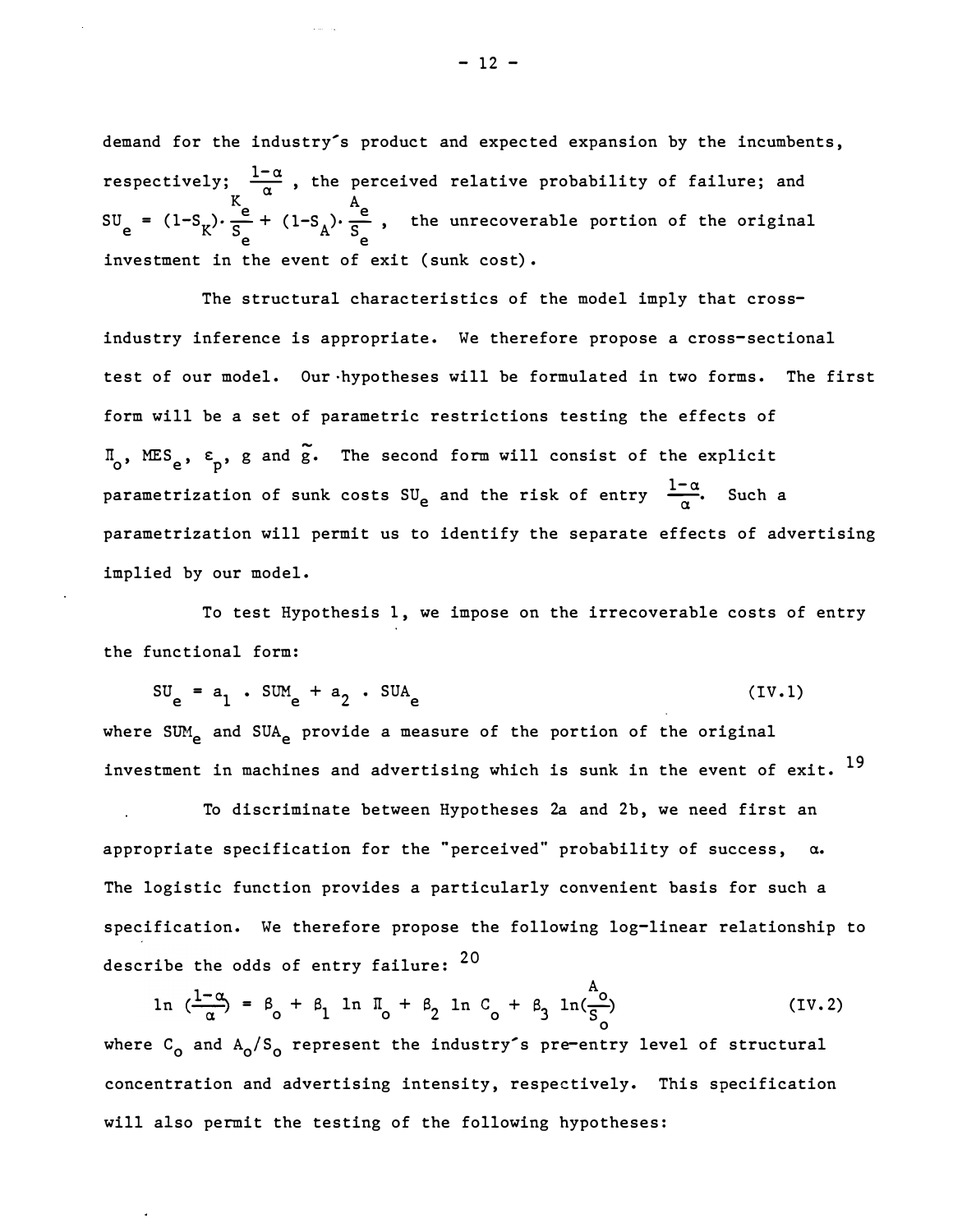#### Hypotheses 3

The threat of an aggressive post-entry reaction (such as output expansion) is more credible when incumbents have positive profits to protect and are able to cover transitory losses:

thus, 
$$
\frac{\partial}{\partial \Pi}
$$
  $(\frac{1-\alpha}{\alpha}) > 0$ .

#### Hypothesis 4

The threat of an aggressive post-entry reaction is more credible when the free-rider effect in driving the entrant out is smaller:

thus, 
$$
\frac{\partial}{\partial C_o} \left( \frac{1-\alpha}{\alpha} \right) > 0
$$
.

points to the following specification for estimating our model: In a previous paper we tested and found support for the hypothesis that entrants expect incumbents to expand at the same rate as demand grows.  $21$ This finding implies that the first term in Equation (II.7) is obviated and it

$$
n_{e} = \delta_{o} \frac{(1+g)}{MES_{e}^{\delta_{2}}} \pi_{o}^{\delta_{3}} \epsilon_{p}^{\delta_{4}} [1 - \frac{1}{\pi_{o}} (a_{1} \text{ SUM}_{e} + a_{2} \text{SUM}_{e}) \cdot e^{\beta_{o}} \pi_{o}^{\beta_{1}} c_{o}^{\beta_{2}} (\frac{A_{o}}{S_{o}})^{\beta_{3}}],
$$
\n(IV.3)

Hypothesis  $1$  will be confirmed if  $a_{2}$  is significantly positive. If  $\beta_{\texttt{3}}$  is greater (less) than zero and significant, then we reject Hypothesis 2b (2a) in favor of Hypothesis 2a (2b).

It is also important to recognize the precise prediction our model makes with respect to the sign and magnitude of the coefficients  $\delta$ <sub>o</sub>,  $\delta_1$ ,  $\delta_2$ ,  $\delta_3$  and  $\delta_4$ . Specifically, the hypothesis of interest is a test of:  $H_o: \varrho = \varrho_o$  against  $H_1: \varrho \neq \varrho_o$ where  $\hat{Q} = (\delta_0, \delta_1, \delta_2, \delta_3, \delta_4)$  and  $\hat{Q}_0 = (1, 1, 1, 1, 1)$ .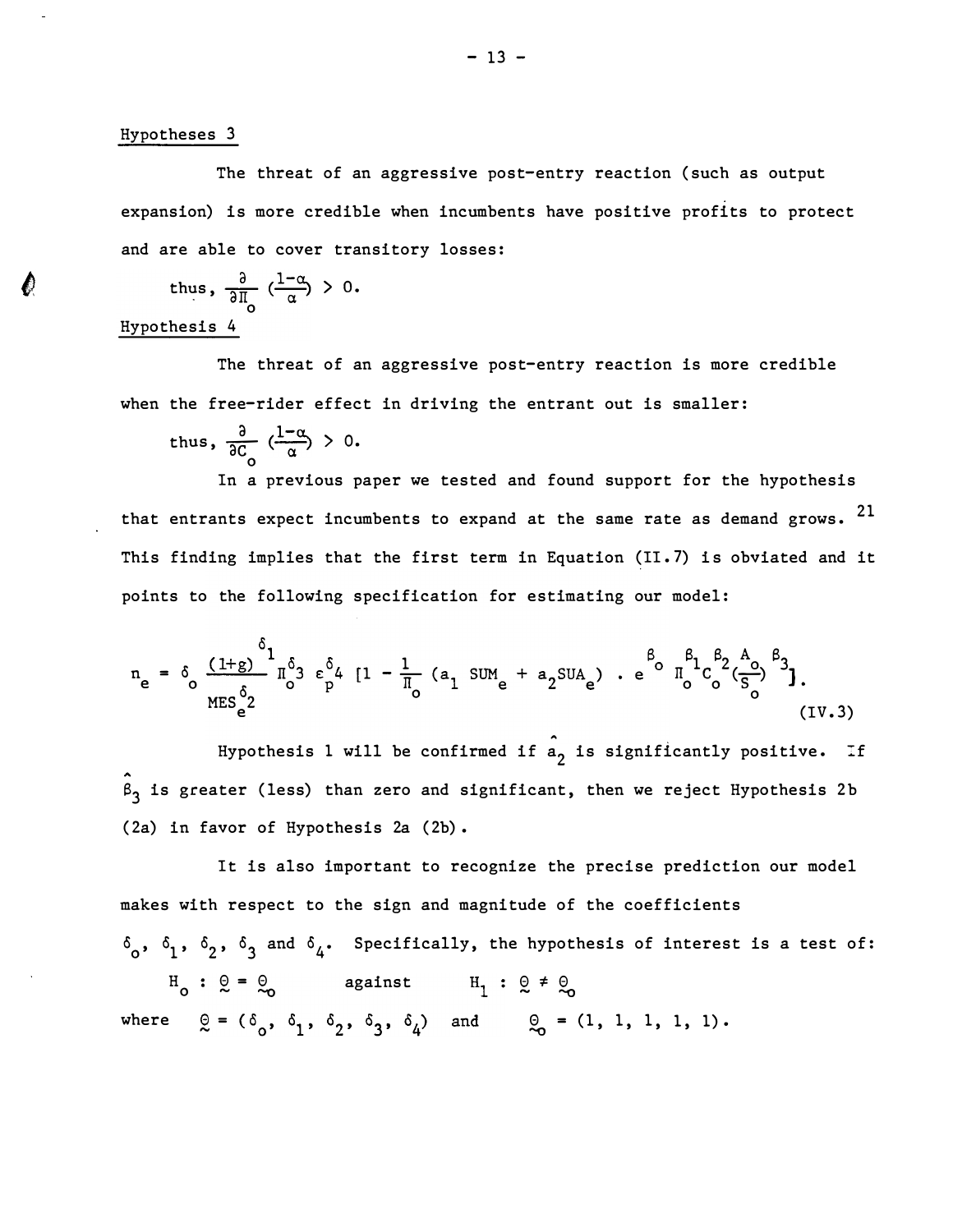Finally, given that our simple theory does not generate completely specified empirical tests, we attempt to assess the robustness of any predictions based on such tests to alternative specifications.

#### V. Empirical Results

 $\mathcal{L}^{\mathcal{L}}(\mathcal{L}^{\mathcal{L}}(\mathcal{L}^{\mathcal{L}}(\mathcal{L}^{\mathcal{L}}(\mathcal{L}^{\mathcal{L}}(\mathcal{L}^{\mathcal{L}}(\mathcal{L}^{\mathcal{L}}(\mathcal{L}^{\mathcal{L}}(\mathcal{L}^{\mathcal{L}}(\mathcal{L}^{\mathcal{L}}(\mathcal{L}^{\mathcal{L}}(\mathcal{L}^{\mathcal{L}}(\mathcal{L}^{\mathcal{L}}(\mathcal{L}^{\mathcal{L}}(\mathcal{L}^{\mathcal{L}}(\mathcal{L}^{\mathcal{L}}(\mathcal{L}^{\mathcal{L$ 

Table la presents the nonlinear least squares estimates of the parameters in Equation (IV.3).  $2^2$  These estimates are obtained by taking the logarithms on both sides and minimizing the sum of squares using some suitable nonlinear algorithm.  $23$  The results support Hypothesis 1 (sunk cost barrier effect of advertising) and decisively reject Hypothesis 2a (Advertising = Persuasion View) in favor of Hypothesis 2b (Advertising = Information View).

The 95 percent confidence intervals for  $\delta_1^{},\,\,\delta_2^{}$  and  $\delta_3^{}$  are:  $\delta_1$  : (.369, 1.331)

 $\delta$ <sub>2</sub> : (.803, 1.075)

$$
\delta_3: (.202, .962).
$$

Thus, at the 5 percent level, the separate hypotheses that  $\delta_1$  = 1 and  $\delta_2$  = 1 are not rejected. At this level of significance only the hypothesis that  $\delta_3$  = 1 is rejected. <sup>24</sup>

We impose next the parametric restrictions implied by the model (i.e. we set  $\delta_1 = 1$ ,  $\delta_2 = 1$ ,  $\delta_3 = 1$ ) and reestimate Equation (IV.3). The results are presented in Table lb. According to the likelihood ratio test, the joint hypothesis that  $\delta_1 = 1$ ,  $\delta_2 = 1$ , and  $\delta_3 = 1$  is not rejected at the 5 percent level. 25

The estimated equation (Table 1b) predicts the following 95 percent confidence intervals for  $a_2$  and  $\beta_3$  :

> $a_2$ : (3.592, 11.091)  $\beta_3$ : (-.809, -.723)

The finding that  $a_2$  is significantly positive supports Hypothesis 1 -- it

 $- 14 -$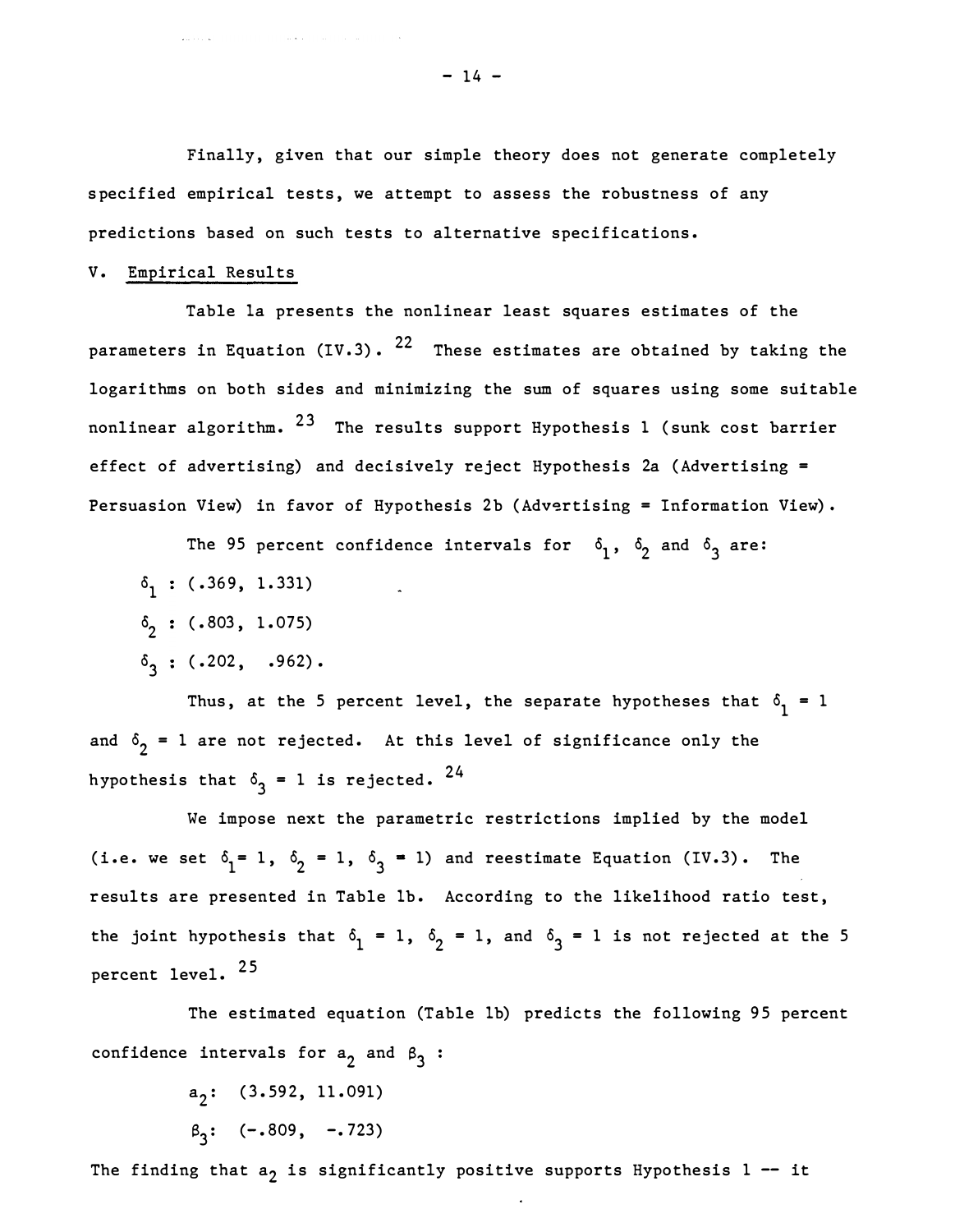suggests that advertising gives rise to a sunk cost barrier to entry. In addition, the fact that  $\beta_3$  is found to be significantly negative indicates an inverse relationship between the perceived relative probability of exit and advertising intensity -- entrants perceive a greater likelihood of success in markets where advertising is important.

In Tables 2a and 2b we present estimates of the parameters of the model based on alternative specifications of the relative probability of exit,  $\frac{1-\alpha}{\alpha}$ . It is worth noting that the basic predictions of the model are robust -- Hypothesis 1 continues to receive strong support while Hypothesis 2a is again decisively rejected in favor of Hypothesis 2b.

The 95 percent confidence intervals for  $\beta_1$  and  $\beta_2$  are (from Table 1b):

> $\beta_1$  : (1.581, 2.205)  $\beta_2$ : (.829, 1.347).

In agreement with the findings of our previous paper these results confirm Hypothesis 3 (incumbents who have positive profits to protect and can cover transitory losses are more likely to react aggresively in the face of entry) and Hypothesis 4 (incumbents are more likely to react aggressively when the free-rider effect in driving the entrant out is smaller).

An analysis of the estimated sunk costs seems to indicate that the advertising component of these costs is more important than the component due to physical capital. This finding is in agreement with those of previous studies. 26

The public policy debate on the entry-deterring role of advertising has mainly focussed on industries which rely heavily on advertising. Thus, we restrict our attention next to those industries where advertising is important (primarily the consumer goods industries). Estimates based on such a restricted sample appear in Table 3.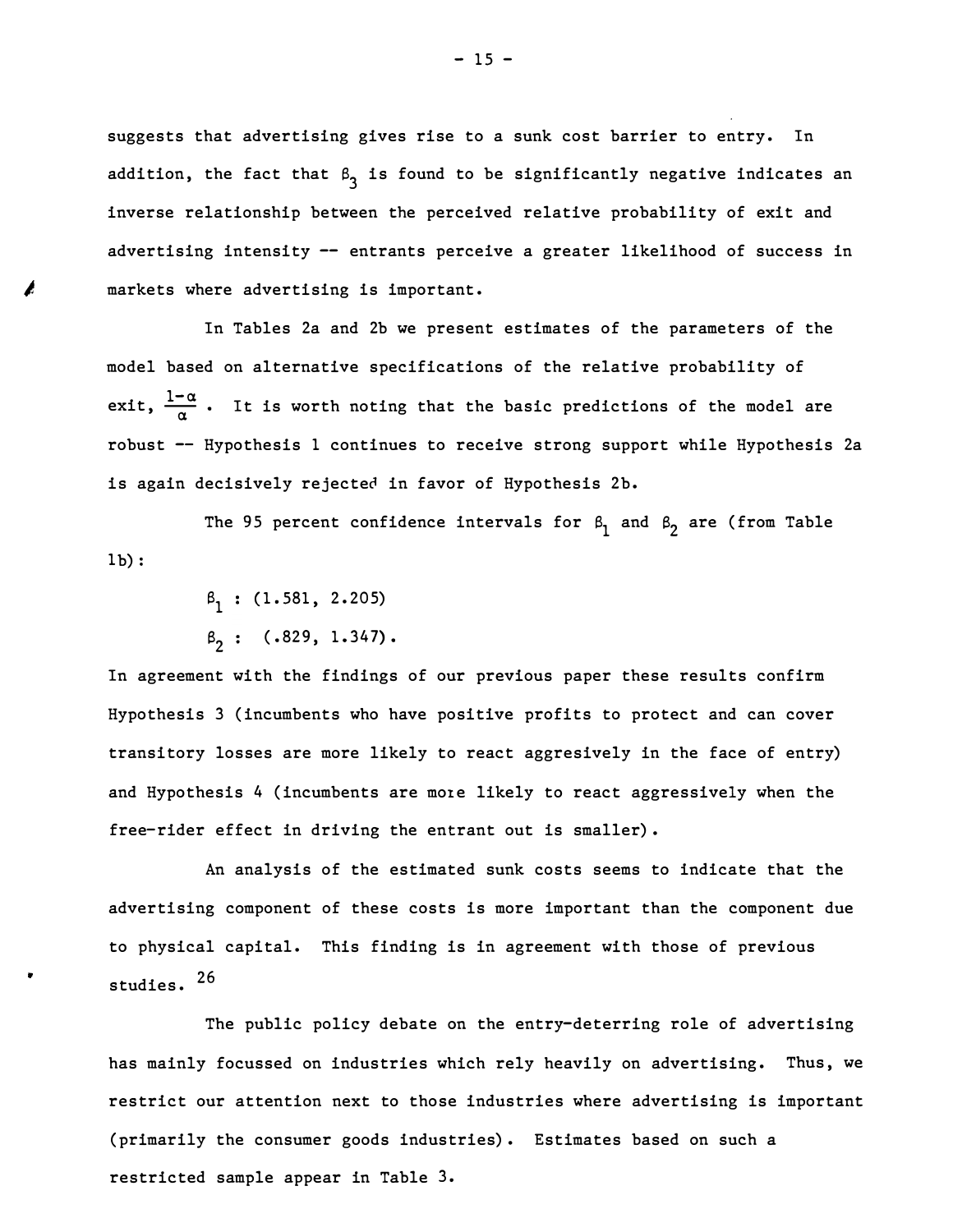Our analysis establishes the presence of two countervailing effects of advertising on entry. On the one hand, advertising impedes entry because it gives rise to a sunk cost barrier. On the other hand, however, it appears that advertising reduces the risk underlying the entry environment as perceived by the potential entrant. In this sense, advertising facilitates \ entry. As the results of Table 3 seem to indicate, the positive effect of advertising in terms of reducing the perceived relative probability of failure,  $\frac{1-\alpha}{\alpha}$ , dominates the sunk cost barrier effect in industries, where advertising plays an important role. We find that the overall impact of advertising on entry (taking into account also the effect on the measured rates of profit) is positive for 216 industries, according to results in Table 2a, and for 252 industries according to results in Table 3, out of a total of 262 industries examined.

Finally, we tested the sensitivity of our results by varying the assumed annual depreciation rate for advertising between 10 and 90 percent. Our principal findings remain unchanged within the examined range of  $\lambda_{\mathbf{A}}^{\mathbf{A}}$ . However, the sunk cost barrier effect tends to diminish as  $\lambda_{\text{A}}$  is increased.

 $- 16 -$ 

 $\mathcal{L}^{\mathcal{L}}(\mathcal{L}^{\mathcal{L}})$  and the following the contribution of the contribution of the contribution of  $\mathcal{L}^{\mathcal{L}}$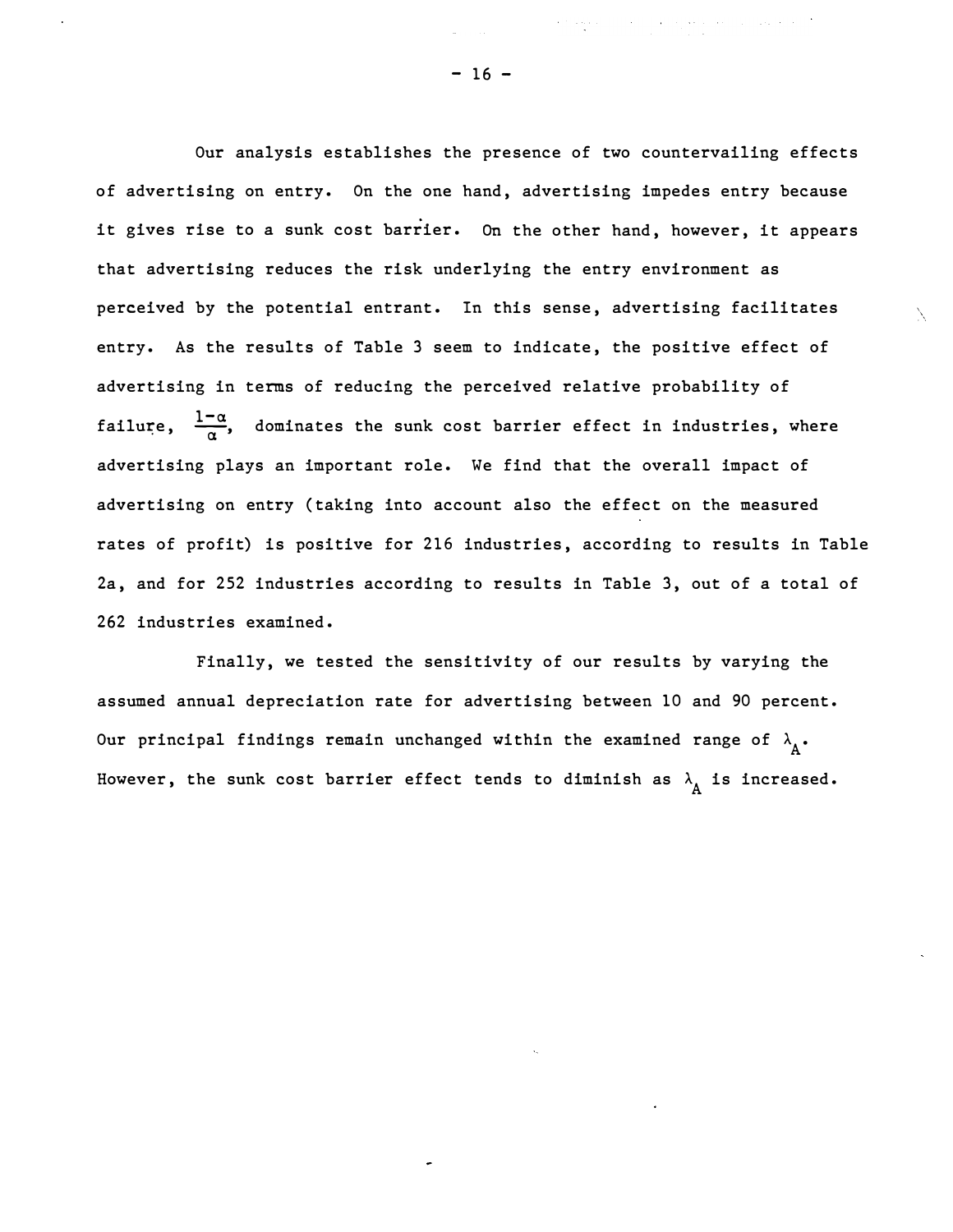#### Conclusions

The paper attempts to provide a direct test of hypothesis that advertising serves as a barrier to new competition. The role of advertising as a potential barrier to entry is explored in the context of a simple model of entry behavior. Such a model isolates three separate effects of advertising on entry: the effect on the measured rates of profit, the effect on the irreversible costs of entry, and the effect on the uncertainty underlying the environment faced by potential entrants.

The empirical estimates show that for the potential entrant, the need to advertise leads to an unrecoverable entry cost in the case of failure and thus advertising creates a sunk cost barrier to entry. However, our estimates also establish the presence of countervailing force due to advertising. We find that entrants perceive a greater likelihood of success in markets where advertising plays an important role.

Our findings indicate that for the majority of the industries examined, the overall impact of advertising on entry is positive, that is advertising actually facilitates entry. This evidence raises new questions about the appropriate interpretation on the observed positive correlation between advertising intensity and profitability in the cross-section.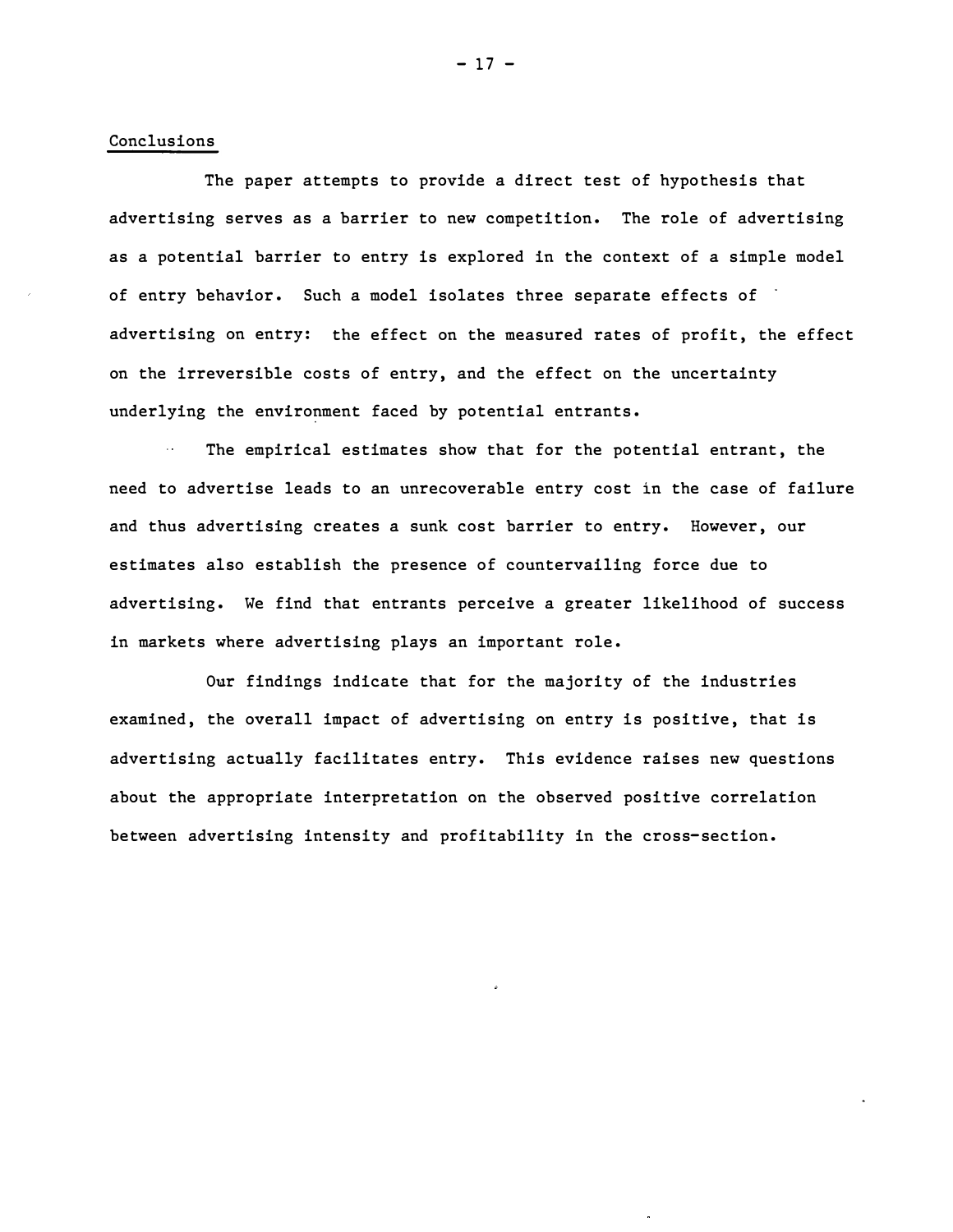#### REFERENCES

- Ayanian, Robert. "Advertising and Rate of Return," Journal of Law and Economics, 18(2), 479-506, October 1975.
- Bain, J. Barriers to New Competition, Cambridge, Massachusetts, Harvard University Press, 1956.
- Baumel, William J. and Robert D. Willig. ''Fixed Costs, Sunk Costs, Entry Barriers and Sustainability of Monopoly," Quarterly Journal of Economics, XCVI, 405-31, August 1981.
- the Theory of Industry Structure, San Diego, Harcourt, Brace, Jovanovich, Baumel, W. J. , John C. Panzar and Robert D. Willig. Contestable Markets and 1982.
- Benham, Lee. "The Effect of Advertising on the Price of Eyeglasses," Journal of Law and Economics, 15 (2), 337-52, October 1972.
- B iggadike, Ralph. Entry, Strategy and Performance, Harvard D. B. A., 1976.
- Bloch, Harry. "Advertising and Profitability: A Reappraisal," Journal of Political Economy, 82 (2), 267-86, March-April 1974.
- New York, New York University Press, 79-109, 1974. Brozen, Yale. "Is Advertising a Barrier to Entry?," Advertising and Society,
- Caves, R. E. and M. E. Porter. "From Entry Barriers to Mobility Barriers," Quarterly Journal of Economics, 91, 241-261, May 1977.
- Chamberlin, Edward. The Theory of Monopolistic Competition, 8th ed. , Cambridge, Massachusetts, Harvard University Press, 1962.
- Comanor, W. S and T. A. Wilson. Advertising and Market Power, Cambridge, Massachusetts, Harvard University Press, 1974.

A Survey," Journal of Economic Literature, XVII, 453-76, June 1979. and ''The Effect of Advertising on Competition:

- Demsetz, Harold. "Accounting for Advertising as a Barrier to Entry," Journal of Business, 52, 345-50, July 1979.
- Goldfeld, Stephen M. and Richard E. Quandt. Nonlinear Methods in Econometrics, North Holland, 1972.
- Grabowski, Henry G. and Dennis C. Mueller. " Industrial Research and Development, Intangible Capital Stocks, and Firm Profit Rates," Bell Journal of Economics, 9, 328-43, Autumn 1978.

 $\mathcal{L}^{\mathcal{L}}_{\mathcal{L}}$  is the contribution of the contribution of the contribution of  $\mathcal{L}^{\mathcal{L}}_{\mathcal{L}}$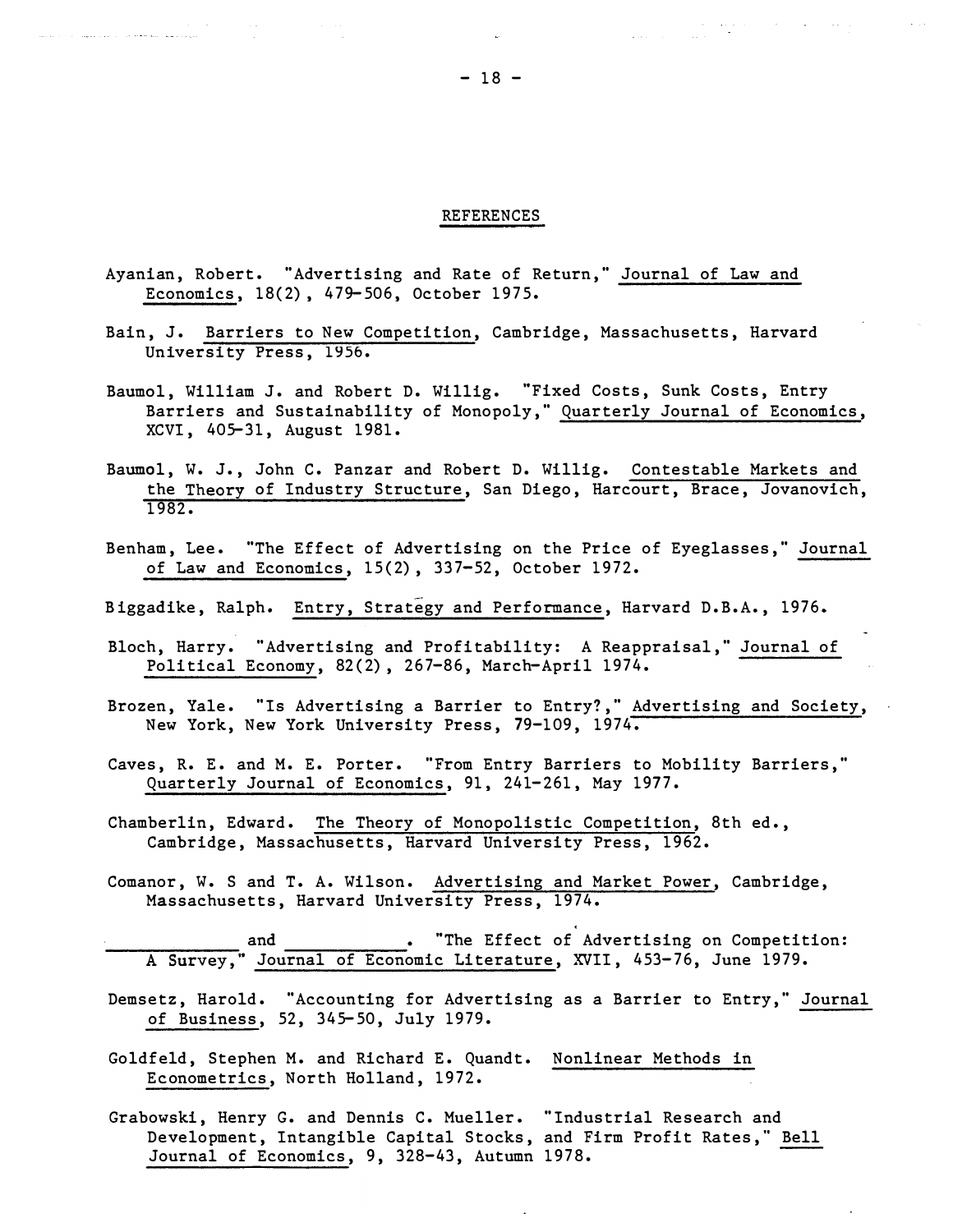- Kessides, Ioannis, N. "Toward a Testable Model of Entry: A Study of the 0.8. Manufacturing Industries," unpublished, Princeton University, June 1982.
- Leffler, Keith B. "Persuasion or Information? The Economics of Prescription Drug Advertising," Journal of Law and Economic, XXIV, 45-74, April 1981.
- Nelson, Philip. "Advertising as Information," Journal of Political Economy, 78 (2), 311-29, March-April 1970.
- Quandt, Richard E. "The Demand for Travel: Theory and Measurement," Heath Lexington Books, 1970.
- Salop, S. C. "Strategic Entry Deterrence," American Economic Review, 69, 335-38, May 1979.
- Scherer, F. M.. Industrial Market Structure and Economic Performance, 2nd ed., Chicago, Rand McNally, 1980.
- Schmalensee, R. "Brand Loyalty and Barriers to Entry," Southern Economic Journal, 40(4), 579-88, April 1974.

"Entry Deterrence in the RTE Cereal Industry," Bell Journal of Economics, 9, 305-27, Autumn 1978.

Spence, A. M. "Entry, Investment and Oligopolistic Pricing," Bell Journal of Economics, 8, 534-44, Autumn 1977.

''Notes on Advertising, Economies of Scale, and En try Barriers," Quarterly Journal of Economics, XCV, 493-507, November 1980.

- Steiner, Peter 0. "Economics of Broadcasting and Advertising: Discussion," American Economic Review, 56, 472-75, May 1966.
- Telser, Lester G. "Advertising and Competition," Journal of Political Economy, 72, 537-62, December 1964.
- von Weizacker, C. C. Barriers to Entry: A Theoretical Treatment, Springer-Verlag, 1980.
- Weiss, Leonard W. "Advertising, Profits and Corporate Taxes," Review of Economics and Statistics, 51 (4), 421-30, November 1969.

 $-19 -$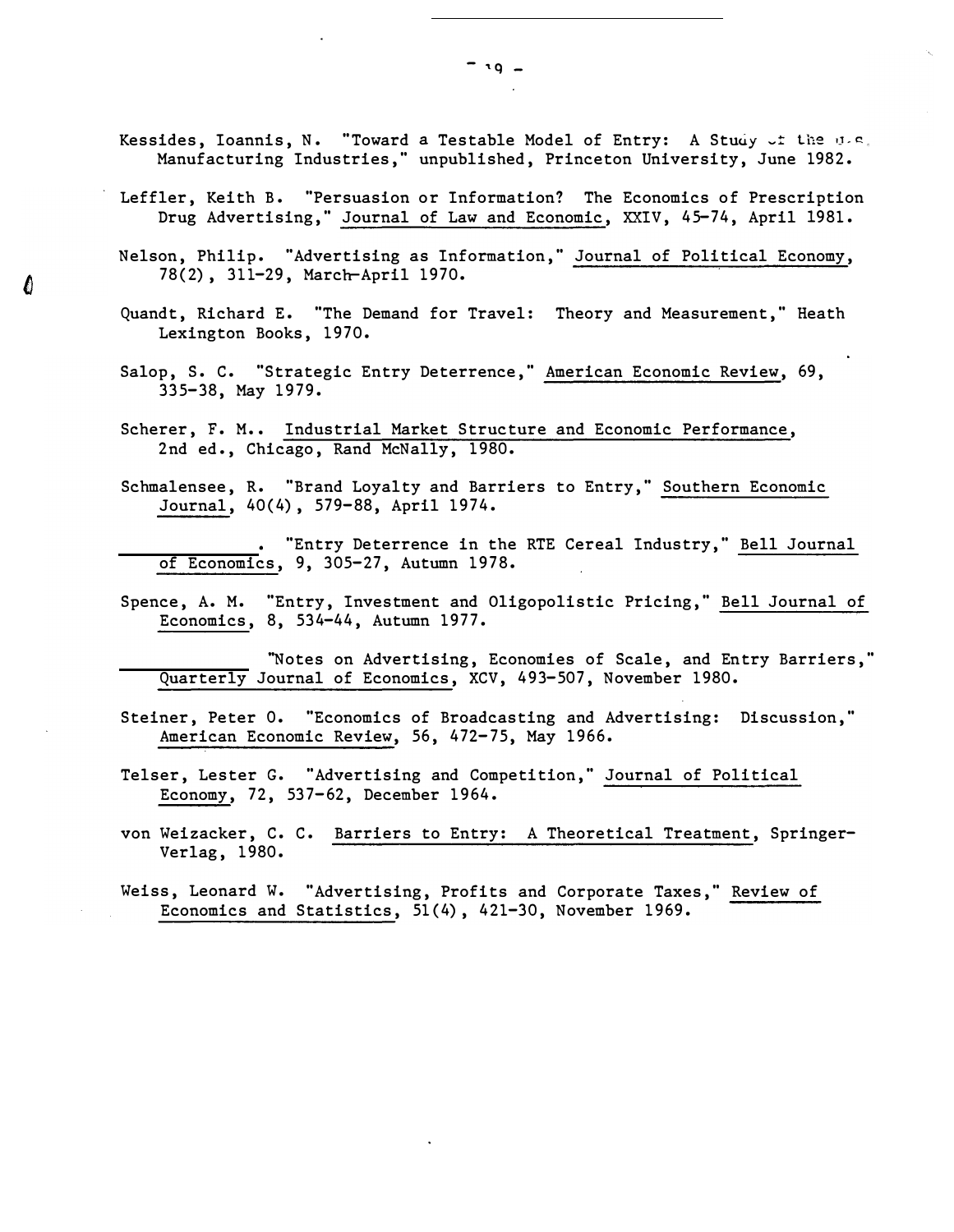|  | <b>STATISTICS</b> |  |  | . . |  |
|--|-------------------|--|--|-----|--|
|  |                   |  |  |     |  |

|            |                | $= e^{\int_{0}^{b} \frac{(1+g)^{0}1}{\delta_2} \pi \int_{0}^{\delta_3} [1 - \frac{1}{\pi} (a_1 \text{SUM}_{e} + a_2 \text{SUA}_{e}) \pi \int_{0}^{\beta_1} c_0^{\beta_2} (\frac{A_0}{s})^{\beta_3}] e^{u}}$<br>$n_e$ = e <sup>o</sup><br>$MES$ e |                |                |         |                             |                 |                 |                      |  |  |  |
|------------|----------------|--------------------------------------------------------------------------------------------------------------------------------------------------------------------------------------------------------------------------------------------------|----------------|----------------|---------|-----------------------------|-----------------|-----------------|----------------------|--|--|--|
| Parameters |                |                                                                                                                                                                                                                                                  |                |                | $a_{1}$ | $a_{\alpha}$                | $\beta_{1}$     |                 | $\beta_{\mathbf{z}}$ |  |  |  |
| Estimates  | .164<br>(.220) | .850<br>(.244)                                                                                                                                                                                                                                   | .939<br>(.069) | .582<br>(.193) | .040    | 5.667<br>$(.014)$ $(2.528)$ | 1.659<br>(.170) | 1.112<br>(.144) | $-.689$<br>(.032)    |  |  |  |

TABLE 1b

|           |                | $n_e = e^{\int_0^b \frac{(1+g)}{MES_a} \prod_0 [1 - \frac{1}{\pi} (a_1 S U M_e + a_2 S U A_e) \prod_0^b C_0^b (a_2 - a_1 B)^2] e^{u}}$ |      |                                                        |                   |       |             |
|-----------|----------------|----------------------------------------------------------------------------------------------------------------------------------------|------|--------------------------------------------------------|-------------------|-------|-------------|
| Parameter |                |                                                                                                                                        |      |                                                        | $a_2$ $b_1$ $b_2$ |       | $\beta_{3}$ |
| Estimates | .497<br>(.103) |                                                                                                                                        | .029 | 7.341<br>$(.010)$ $(1.913)$ $(.159)$ $(.132)$ $(.022)$ | 1.893             | 1.088 | $-.766$     |

Asymptotic Standard Errors in Parentheses

Annual Depreciation Rate of Advertising:  $\lambda_A$  = .5 Number of Observations = 262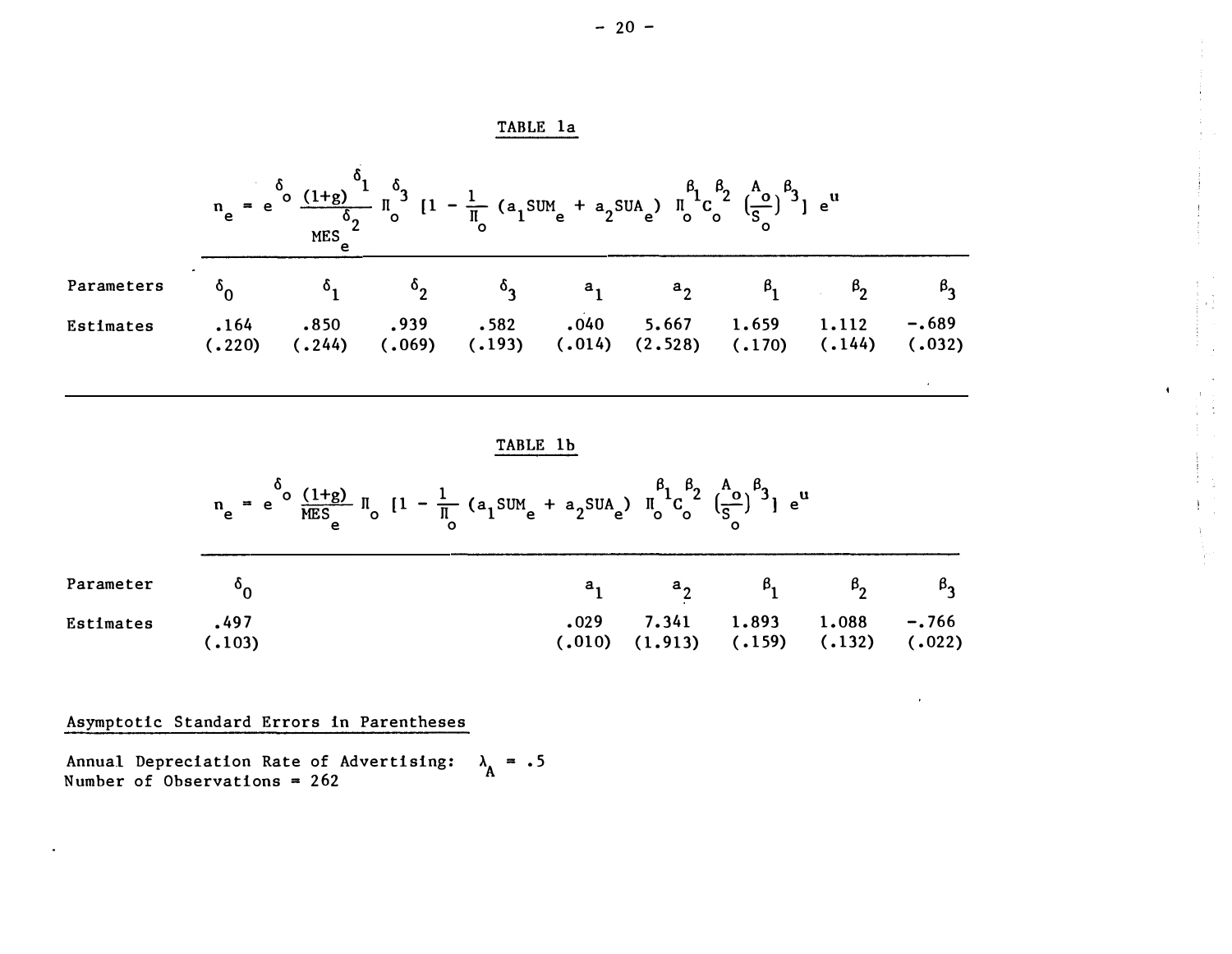|                                                                                                                                                                                                                                |                |                |                       |                       | Table 2a       |                                                                                                                                                          |                                        |             |                |                      |                      |
|--------------------------------------------------------------------------------------------------------------------------------------------------------------------------------------------------------------------------------|----------------|----------------|-----------------------|-----------------------|----------------|----------------------------------------------------------------------------------------------------------------------------------------------------------|----------------------------------------|-------------|----------------|----------------------|----------------------|
| $n_e = e^{\int_0^5 \frac{(1+g)^{10}}{\int_0^2} \frac{1}{\int_0^3} \int_0^3 [1 - \frac{1}{\pi} (a_1 \sinh e + a_2 \sinh e)] e^{\frac{\beta_1 \pi^2}{10} \cdot c_0^3 + \beta_4 (\frac{A_0}{\delta_0})^{\frac{\beta_5}{10}}} e^u$ |                |                |                       |                       |                |                                                                                                                                                          |                                        |             |                |                      |                      |
| Parameter                                                                                                                                                                                                                      | $\delta_{0}$   | $\delta_{1}$   | $\delta$ <sub>2</sub> | $\delta$ <sub>3</sub> | $a_1$          | a <sub>2</sub>                                                                                                                                           | $\beta_1$                              | $\beta_2$   | $\beta_3$      | $\beta$ <sub>4</sub> | $\beta_{5}$          |
| Estimates                                                                                                                                                                                                                      | .079<br>(.135) | .863<br>(.250) | .925<br>(.070)        | .469<br>(.199)        | .165<br>(.111) | 954.6<br>(219.5)                                                                                                                                         | 39.146<br>$(4.886)$ (.013)             | .056        | .028<br>(.010) | $-47.485$<br>(5.009) | .033<br>(.007)       |
|                                                                                                                                                                                                                                |                |                |                       |                       | Table 2b       | $n_e = \frac{(1+g)}{MES}$ $\pi_o$ $\{1 - \frac{1}{\pi} (a_1 SUM_e + a_2 SUA_e) \cdot [\beta_1 \pi_o^2 C_o^3 + \beta_4 (\frac{A_o}{S_o})^{\beta_5}\} e^u$ |                                        |             |                |                      |                      |
| Parameter                                                                                                                                                                                                                      |                |                |                       |                       | $a_1$          | $a_2$                                                                                                                                                    | $\beta_1$                              | $\beta_{2}$ | $\beta_{3}$    | $\beta$ <sub>4</sub> | $\beta$ <sub>5</sub> |
| Estimates                                                                                                                                                                                                                      |                |                |                       |                       | .187<br>(.010) | 3.978                                                                                                                                                    | 19.270<br>$(2.122)$ $(1.467)$ $(.020)$ | .116        | .079<br>(.021) | $-17.587$<br>(1.072) | .017<br>(.006)       |

Asymptotic Standard Errors in Parentheses Annual Depreciation Rate of Advertising:  $\lambda_A = .4$ Number of Observations =  $262$ 

 $\epsilon$ 

 $- 21 -$ 

 $\bullet$ 

**A** 

..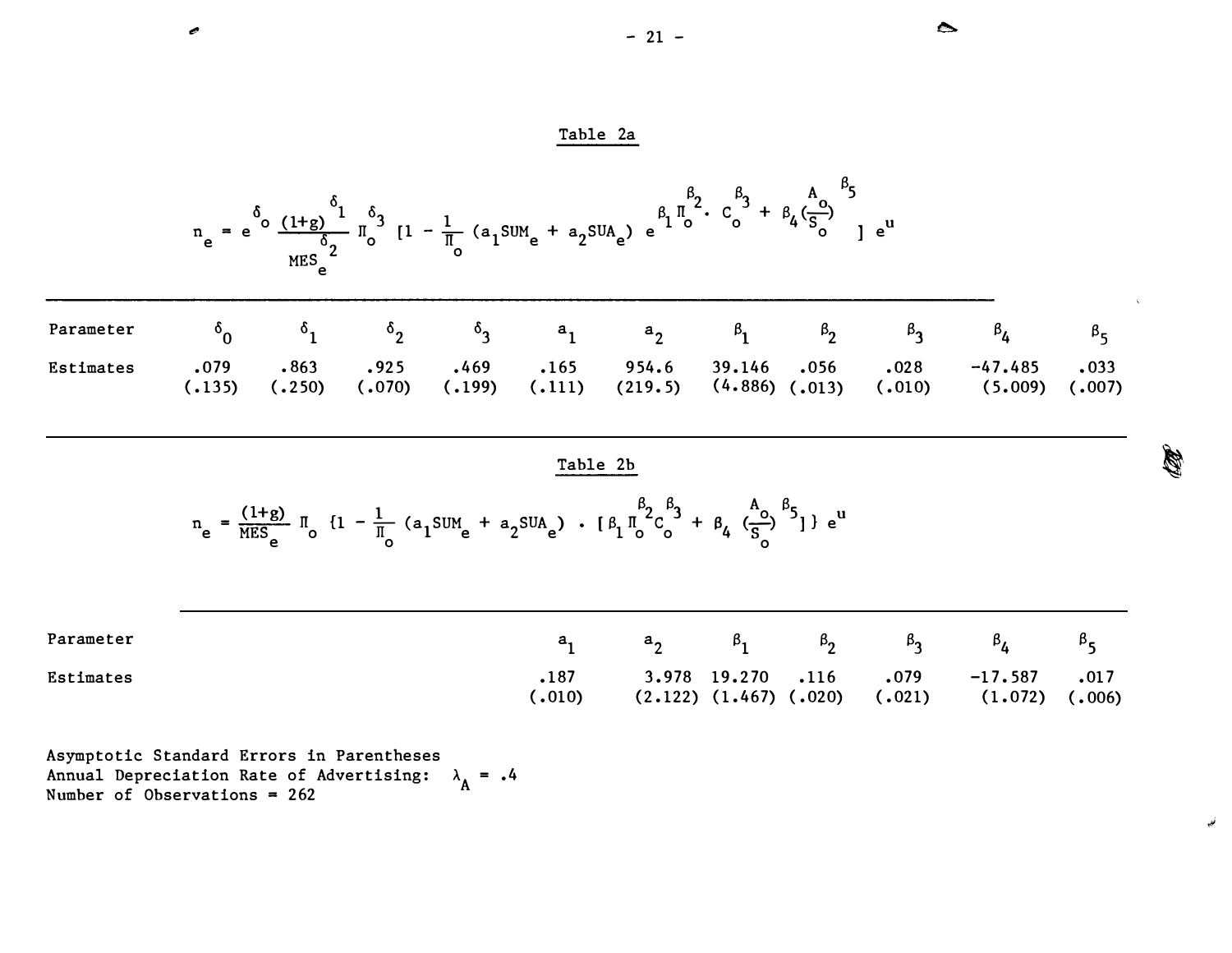|  |  |  | 法国际法 计重新分布器 计分布 医克里尔氏菌 计无线路 医无线虫 医心包 医血管                                           |
|--|--|--|------------------------------------------------------------------------------------|
|  |  |  | the contract of the contract of the con-                                           |
|  |  |  | the contract of the series of the company of the contract of the contract and con- |

|           | Table 3                 |                 |                   |                 |                       |                                                                                                                                                             |  |
|-----------|-------------------------|-----------------|-------------------|-----------------|-----------------------|-------------------------------------------------------------------------------------------------------------------------------------------------------------|--|
|           | $\frac{A_{o}}{S}$ > .01 |                 |                   |                 |                       | $n_e = e^{\int_0^5 \frac{1+g}{MES_e} \pi_0 [1 - \frac{1}{\pi_0} (a_1 S U M_e + a_2 S U A_e) \pi_0^{\beta_1} c_0^{\beta_2} (\frac{A_0}{S_0})^{\beta_3}] e^u$ |  |
| Parameter | $\delta$ o              | $a_{1}$         | $a_{\mathcal{D}}$ | $\beta_{1}$     | $\beta_{\mathcal{D}}$ | $\beta_{\mathbf{p}}$                                                                                                                                        |  |
| Estimates | 1.939<br>(.287)         | .001<br>(.0009) | 1.186<br>(.125)   | 1.065<br>(.075) | .090<br>(.068)        | $-1.113$<br>(.033)                                                                                                                                          |  |

 $\sim 10^{-10}$ 

Asymptotic Standard Errors in Parentheses Annual Depreciation Rate of Advertising:  $\lambda_A = .5$ <br>Number of Observations = 262

 $\mathcal{L}$ 

 $\sim$   $\sim$ 

 $\sim$ 

 $\hat{\mathcal{L}}_{\text{max}}$  and  $\hat{\mathcal{L}}_{\text{max}}$ 

 $\hat{\mathcal{A}}$ 

 $\omega$ 

N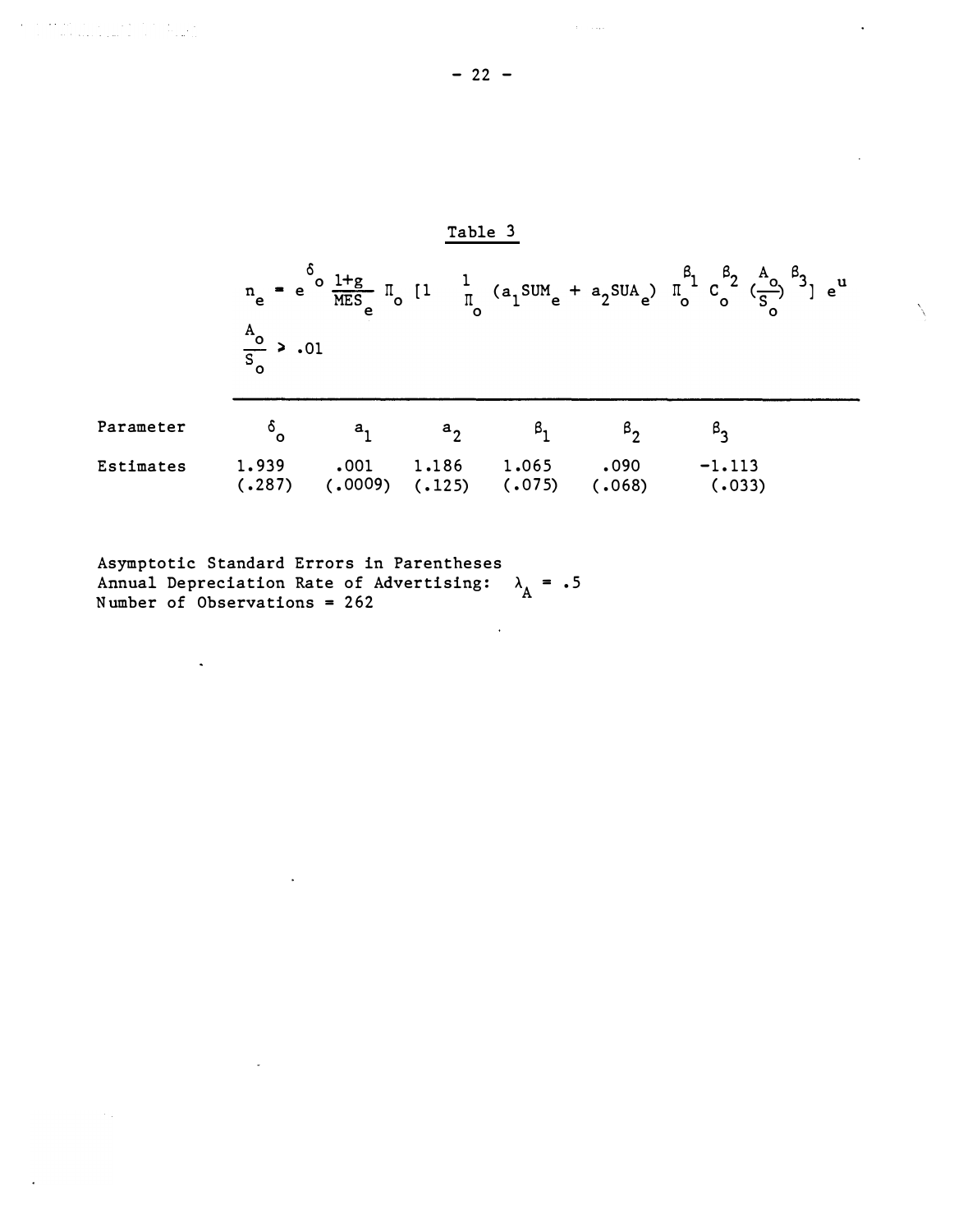#### FOOTNOTES

- 1. Comanor and Wilson (1979) provide an overview of the literature.
- 2. There is some controversy regarding the importance of economies of scale in advertising. See Comanor and Wilson, supra note 1, and the references cited therein.
- 3. See Scherer Ch. 9 and Comanor and Wilson, supra note 1.
- 4. Bloch (1974) and Ayanian (1975) purport to show that the correlation between advertising and profitability becomes insignificant once advertising outlays are capitalized. Demsetz (1979) also claims that the observed correlation is explainable in terms of accounting practices. However, Weiss (1969) and Comanor and Wilson (1974) reach different conclusions. Regarding the difficulty of interpreting such a correlation in the cross-section, see Spence (1980).
- 5. For studies representing and supporting the view, see: Telser (1964); Steiner (1973); Brozen (1974); Nelson (1974); Benham (1978); Leffler (1981).
- 6. Baumol and Willig (1982) maintain that the likelihood of failure may be higher for potential entrants who know that competition with the incumbent is inevitable, while the incumbent may have faced less rivalry in the past and may have discounted the possibility of later active rivalry.
- 7. The "Advertising = Market Power View" was developed by Chamberlin (1933) and pursued further by Bain (1956) and Comanor and Wilson (1974). For the "Advertising = Competition View," see, among others: Telser (1964); Brozen (1974); Nelson (1974).
- 8. For such entry models, see, among others: Spence (1977); Schmalensee (1978); Salop (1979); von Weizsacker (1980).
- 9. A discussion of these barriers appears in Baumol and Willig (1981).
- 10. To simplify the analysis we implicitly assume two possible outcomes following entry: a passive, noncooporative incumbent response leading to some equilibrium with the entrant staying in; and a predatory reaction by incumbents forcing the entrant to exit.
- 11. See Caves and Porter (1977 ); for a formal analysis, also see Baumol and Willig (1981); Baumol, Panzar and Willig (1982).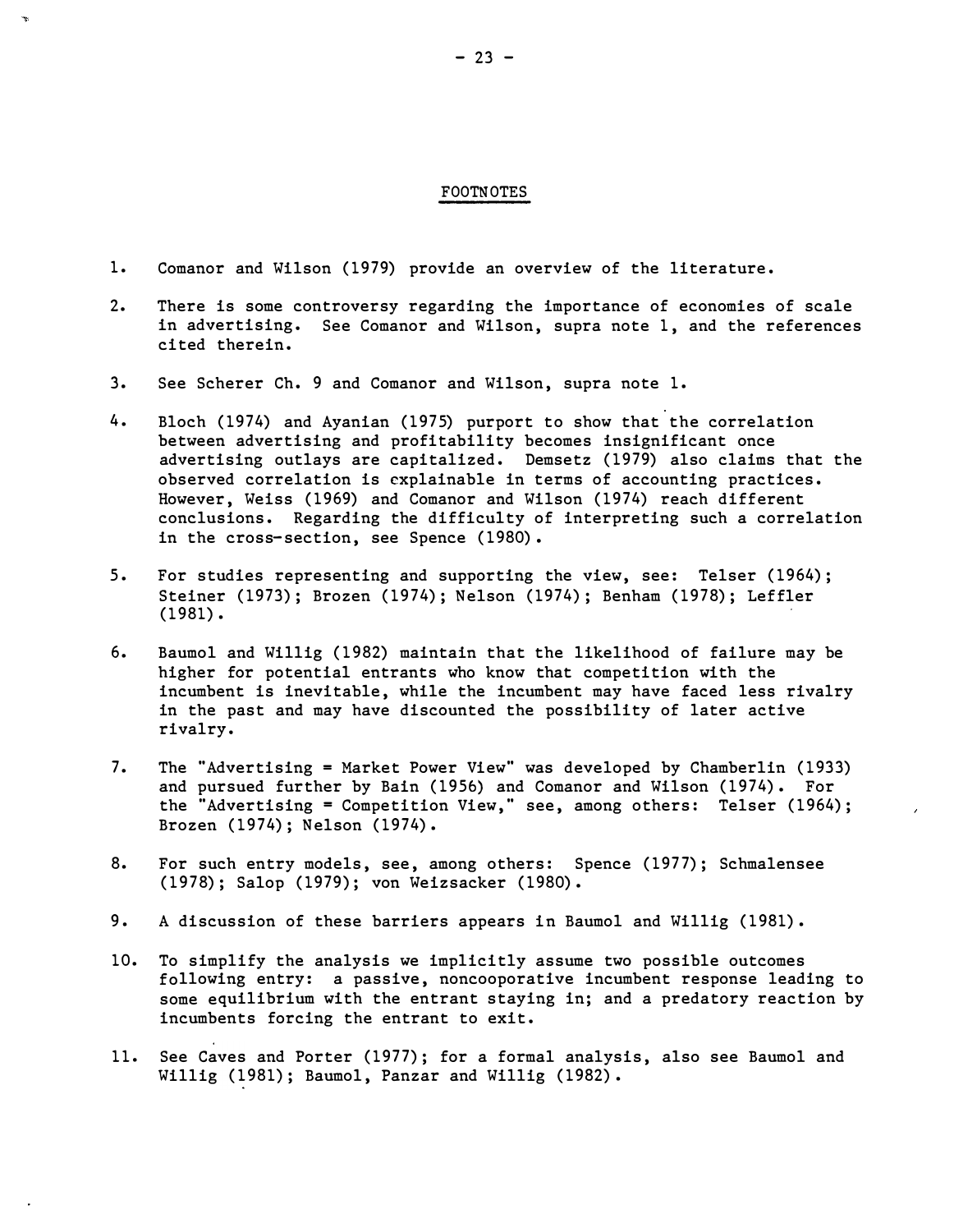- 12. See Salop (1979). It is important to recognize that the effectiveness of any pre-entry commitment in capital by the incumbents as an instrument of deterrence will depend on the rate of depreciation of the said capital. If this rate is very high then such commitment will not be entrydeterring.
- 13. See Schmalensee (1974).

 $\label{eq:2.1} \begin{split} &\mathcal{L}(\sigma^2\sigma^2) = \mathcal{L}(\sigma^2\sigma^2) = \mathcal{L}(\sigma^2\sigma^2) = \mathcal{L}(\sigma^2\sigma^2) = \mathcal{L}(\sigma^2\sigma^2) = \mathcal{L}(\sigma^2\sigma^2) = \mathcal{L}(\sigma^2\sigma^2) = \mathcal{L}(\sigma^2\sigma^2) = \mathcal{L}(\sigma^2\sigma^2) = \mathcal{L}(\sigma^2\sigma^2) = \mathcal{L}(\sigma^2\sigma^2) = \mathcal{L}(\sigma^2\sigma^2) = \mathcal{L}(\sigma^2\sigma^$ 

- 14. The exclusion of those industries which experienced net exit might be perceived as leading to a sampling bias. It should be noted however that entry and exit are not necessarily symmetric (exit is not a symmetrical function of entry barriers). Thus, a more complete approach to the problem would entail a separate equation explaining exit.
- 15. See Grabowski and Mueller (1978).
- 16. Because the service lives of assets (machines and buildings) are reduced for tax purposes, we use tax depreciation rather than the true economic depreciation for constructing these proxies of sunk costs.
- 17. It is assumed here that there is no a priori strong basis for assigning probabilities of entry into each of the size groups.
- 18. It should be noted that such factors as the pre-entry margin of incumbents, the scale of entry and the price-elasticity of demand impose an upper limit to the number of additional firms that could fit in the industry. Such factors therefore point to net entry as being the appropriate measure of entry.
- 19. In Kessides (1982), we tested and found support for the hypothesis that the required original investment in machines and equipment comprises a component of entry cost that is unrecoverable in the event of exit, while not so for buildings and structures. The basis of this hypothesis was the belief that in general plant is more sunk than buildings.
- 20. The relationship with the logistic function becomes apparent when (IV.2) is solved for a.
- 21. See Kessides, supra note 19.
- 22. Using Hoel's comparison of forecasts test (Quandt 1970, ch. 6) we rejected the additive error specification in favor of the multiplicative one.

In order to achieve identification, we drop  $\beta_0$  from the estimated equation.

In addition, the price-elasticity term was found to be statistically insignificant -- probably because of a poor proxy -- and subsequently it was suppressed into the error term.

23. For this estimation we employed the quadratic hill-climbing method. See Goldfeld and Quandt (1972).

 $- 24 -$ 

والمستوفي والمناوب والمتعاون والمتعاون والمتعاون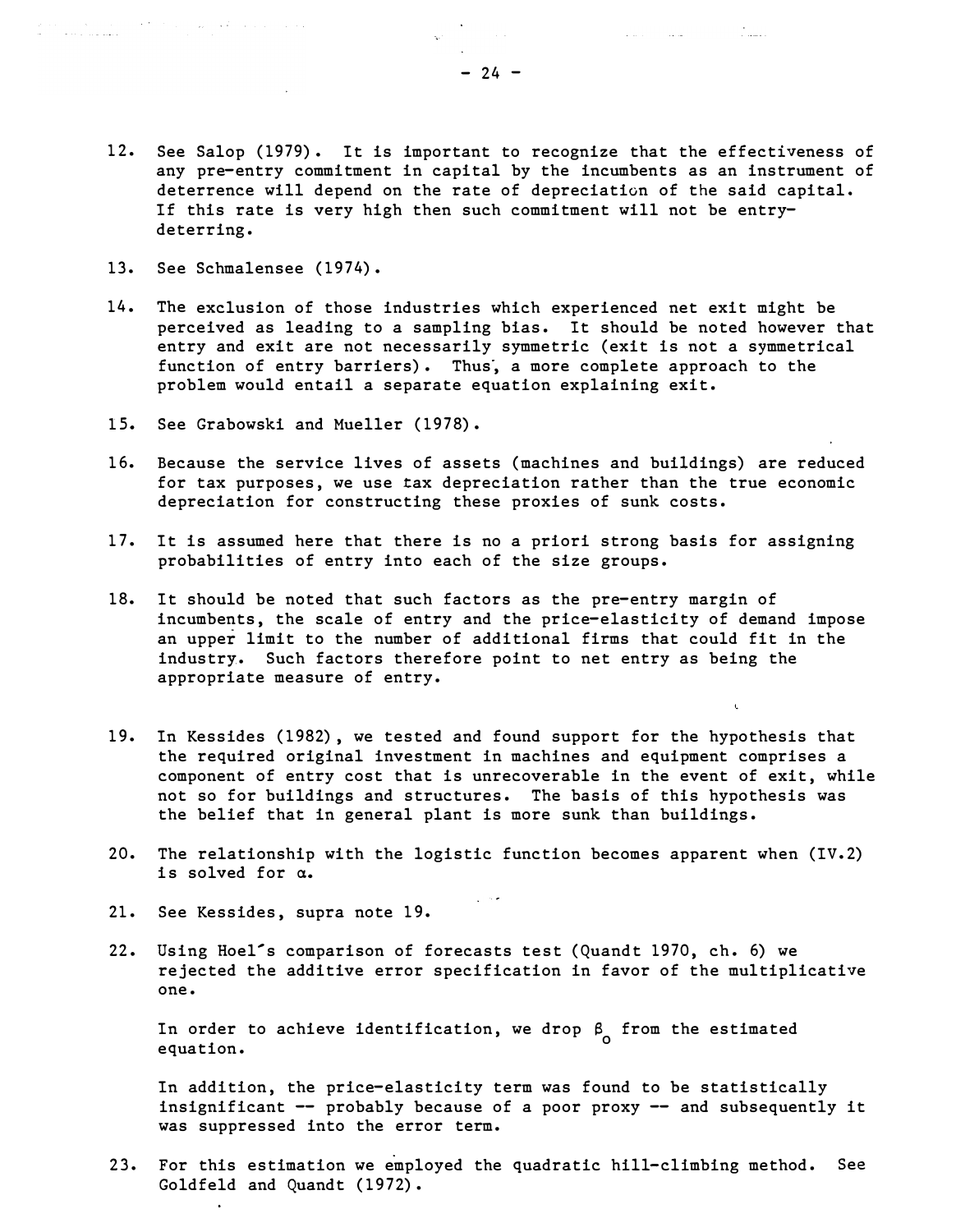24. Note that since  $\epsilon_n$  is suppressed into the error term,  $\delta_n = 1$  is no longer Note that since  $\epsilon_{\rm p}$  is suppressed into the error term,  $\delta_{\rm o}$  =<br>a maintained hypothesis.

25. 
$$
T = {\frac{\tilde{\sigma}^2}{\tilde{\sigma}^2}} = {\frac{4.026}{3.965}} = 1.015 < c^* = 1 + {\frac{3}{253}} F_{253}^{.95} = 1.031
$$

where  $\hat{\sigma}^2$  and  $\hat{\sigma}^2$  are the maximum likelihood estimates of variance in Tables la and lb respectively. Thus the maintained Hypothesis is not rejected at the 5 percent level.

26. See Biggadike (1976).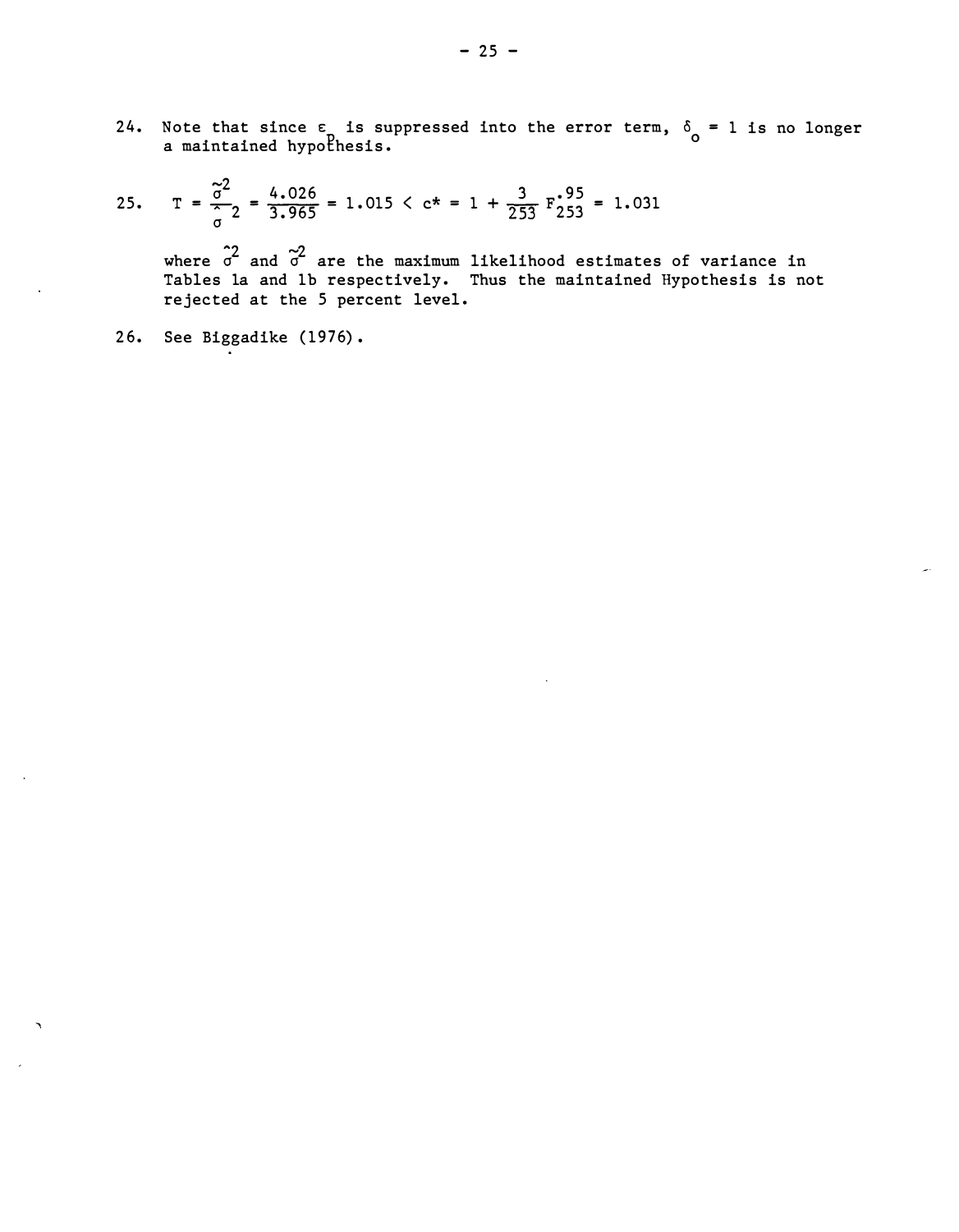### Appendix

### Definition of Variables

| Abbreviated Name       | Definition                                                                                                                                                             | Source                                                                                 |
|------------------------|------------------------------------------------------------------------------------------------------------------------------------------------------------------------|----------------------------------------------------------------------------------------|
| $N_{72}$               | Number of firms in 1972                                                                                                                                                | 1972 Census of<br>Manufactures                                                         |
| $N_{77}$               | Number of firms in 1977                                                                                                                                                | 1977 Census                                                                            |
| $A_{\rm o}$            | Industry advertising expenditures                                                                                                                                      | 1972 Input-Output<br>Tables for the U.S.<br>and 1974 Annual Line<br>of Business Report |
| $B_{\rm o}$            | Fixed depreciable assets in the<br>form of buildings and structures                                                                                                    | 1971 Annual Survey<br>of Manufacturers                                                 |
| $M_{\odot}$            | Fixed depreciable assets in the<br>form of machines and equipment                                                                                                      | 1971 Survey                                                                            |
| $\lambda_{\rm A}$      | Depreciation rate for advertising                                                                                                                                      | set at .4                                                                              |
| $\lambda$ <sub>B</sub> | Depreciation rate for buildings<br>and structures (total industry tax<br>depreciation charges for buildings<br>and structures divided by fixed<br>assets in this form) | 1977 Census                                                                            |
| $\lambda_{\rm M}$      | Depreciation rate for machines and<br>equipment (calculated in the same<br>manner as above)                                                                            | 1977 Census                                                                            |
| $s_{\rm e}$            | Expected sales of an entrant<br>(simple average of all the repre-<br>sentative plants from the shipments<br>size distribution)                                         | 1972 Census                                                                            |
| $S_{\mathbf{O}}$       | Total industry sales                                                                                                                                                   | 1972 Census                                                                            |
| $MES_e = S_e/S_o$      | Scale of entry                                                                                                                                                         | derived                                                                                |
| g                      | Industry sales in 1972 divided<br>by sales in 1967 minus 1.00<br>(growth in demand)                                                                                    | 1972, 1967<br>Censuses                                                                 |
| $c_{\rm o}$            | Four-firm concentration ratio                                                                                                                                          | 1972 Census                                                                            |

المادية فسأد فقطع ودعشامات المقراة فالتراد الممالح وتراد الماديات والمتحدة

 $\label{eq:1} \frac{d\mathbf{r}}{dt} = \frac{d\mathbf{r}}{dt}$ 

 $\ddot{\phantom{0}}$ 

 $\sim$ 

 $\mathcal{L}^{\text{max}}_{\text{max}}$